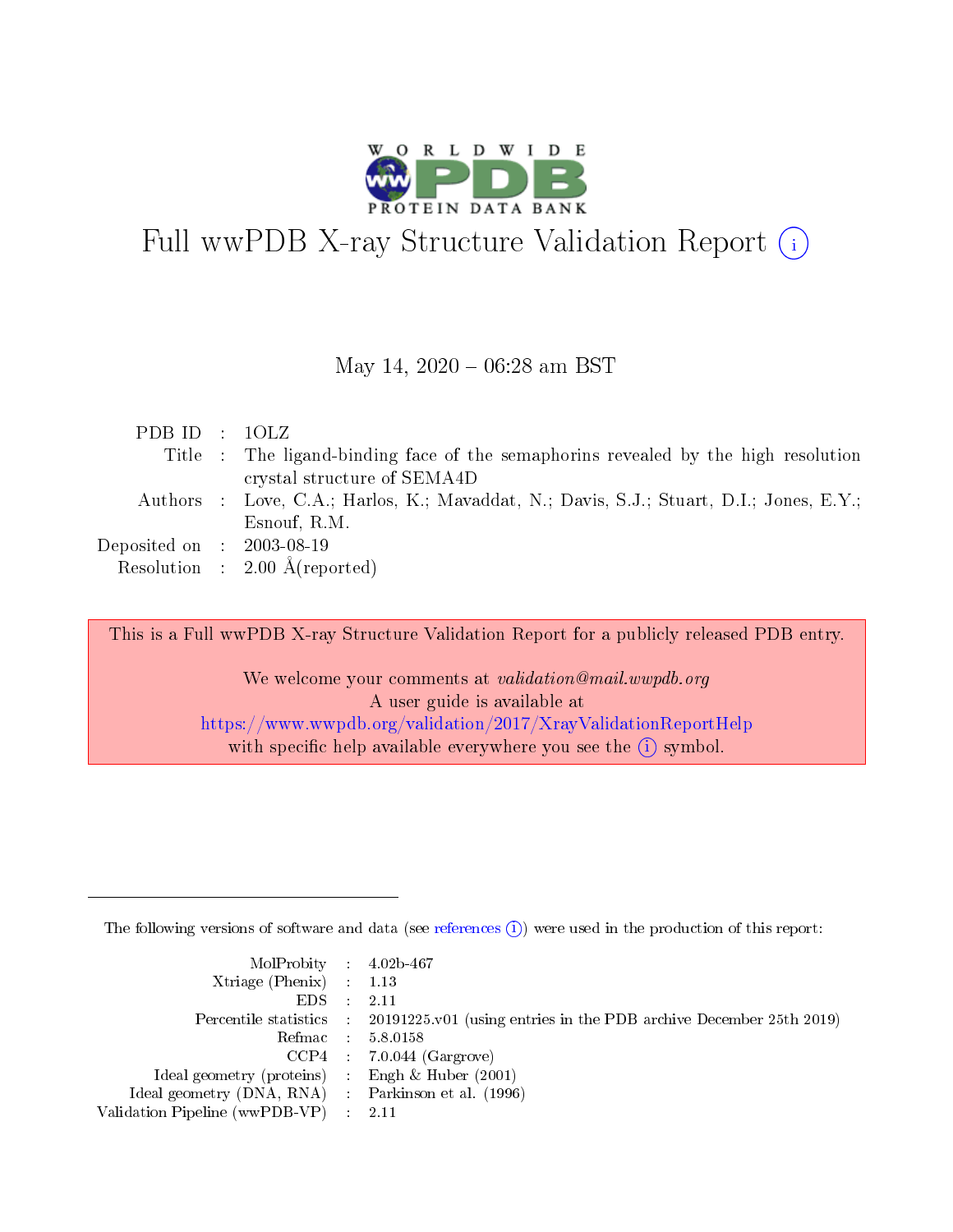# 1 [O](https://www.wwpdb.org/validation/2017/XrayValidationReportHelp#overall_quality)verall quality at a glance  $(i)$

The following experimental techniques were used to determine the structure: X-RAY DIFFRACTION

The reported resolution of this entry is 2.00 Å.

Percentile scores (ranging between 0-100) for global validation metrics of the entry are shown in the following graphic. The table shows the number of entries on which the scores are based.



| Metric                | Whole archive        | Similar resolution                                                        |
|-----------------------|----------------------|---------------------------------------------------------------------------|
|                       | $(\#\text{Entries})$ | $\phi^{\prime}\#\mathrm{Entries}, \mathrm{resolution~range}(\mathrm{A}).$ |
| $R_{free}$            | 130704               | $8085(2.00-2.00)$                                                         |
| Clashscore            | 141614               | $9178(2.00-2.00)$                                                         |
| Ramachandran outliers | 138981               | $9054(2.00-2.00)$                                                         |
| Sidechain outliers    | 138945               | $9053(2.00-2.00)$                                                         |
| RSRZ outliers         | 127900               | $7900(2.00-2.00)$                                                         |

The table below summarises the geometric issues observed across the polymeric chains and their fit to the electron density. The red, orange, yellow and green segments on the lower bar indicate the fraction of residues that contain outliers for  $>=3, 2, 1$  and 0 types of geometric quality criteria respectively. A grey segment represents the fraction of residues that are not modelled. The numeric value for each fraction is indicated below the corresponding segment, with a dot representing fractions  $\epsilon=5\%$  The upper red bar (where present) indicates the fraction of residues that have poor fit to the electron density. The numeric value is given above the bar.

| Mol | Chain | Length | Quality of chain |     |          |
|-----|-------|--------|------------------|-----|----------|
|     |       | 663    | 5%<br>57%        | 28% | 6%<br>8% |
|     |       | 663    | 6%<br>60%        | 26% | 6%<br>8% |

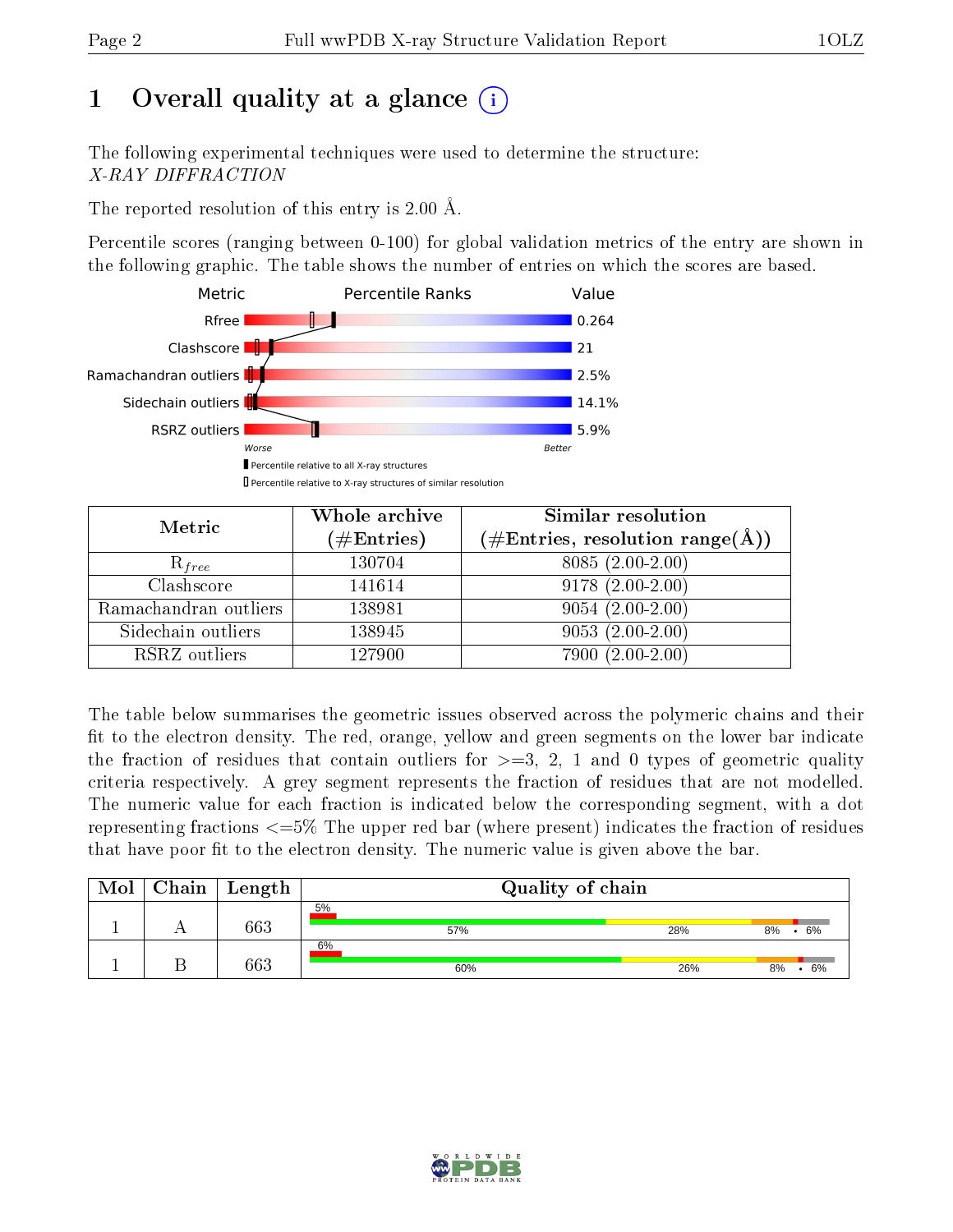# 2 Entry composition (i)

There are 2 unique types of molecules in this entry. The entry contains 10669 atoms, of which 0 are hydrogens and 0 are deuteriums.

In the tables below, the ZeroOcc column contains the number of atoms modelled with zero occupancy, the AltConf column contains the number of residues with at least one atom in alternate conformation and the Trace column contains the number of residues modelled with at most 2 atoms.

Molecule 1 is a protein called SEMAPHORIN 4D.

| Mol | Chain   Residues | Atoms         |                       |  |     | $\text{ZeroOcc}$   AltConf   Trace |  |  |
|-----|------------------|---------------|-----------------------|--|-----|------------------------------------|--|--|
|     | 622              | Total<br>4914 | 3128 850              |  | 913 | -23                                |  |  |
|     | 622              | 4914          | Total C N<br>3128 850 |  | 913 | -23                                |  |  |

• Molecule 2 is water.

|  | Mol   Chain   Residues | Atoms               | $ZeroOcc \   \$ AltConf |
|--|------------------------|---------------------|-------------------------|
|  | 398                    | Total<br>398<br>398 |                         |
|  | 443                    | Total<br>443<br>443 |                         |

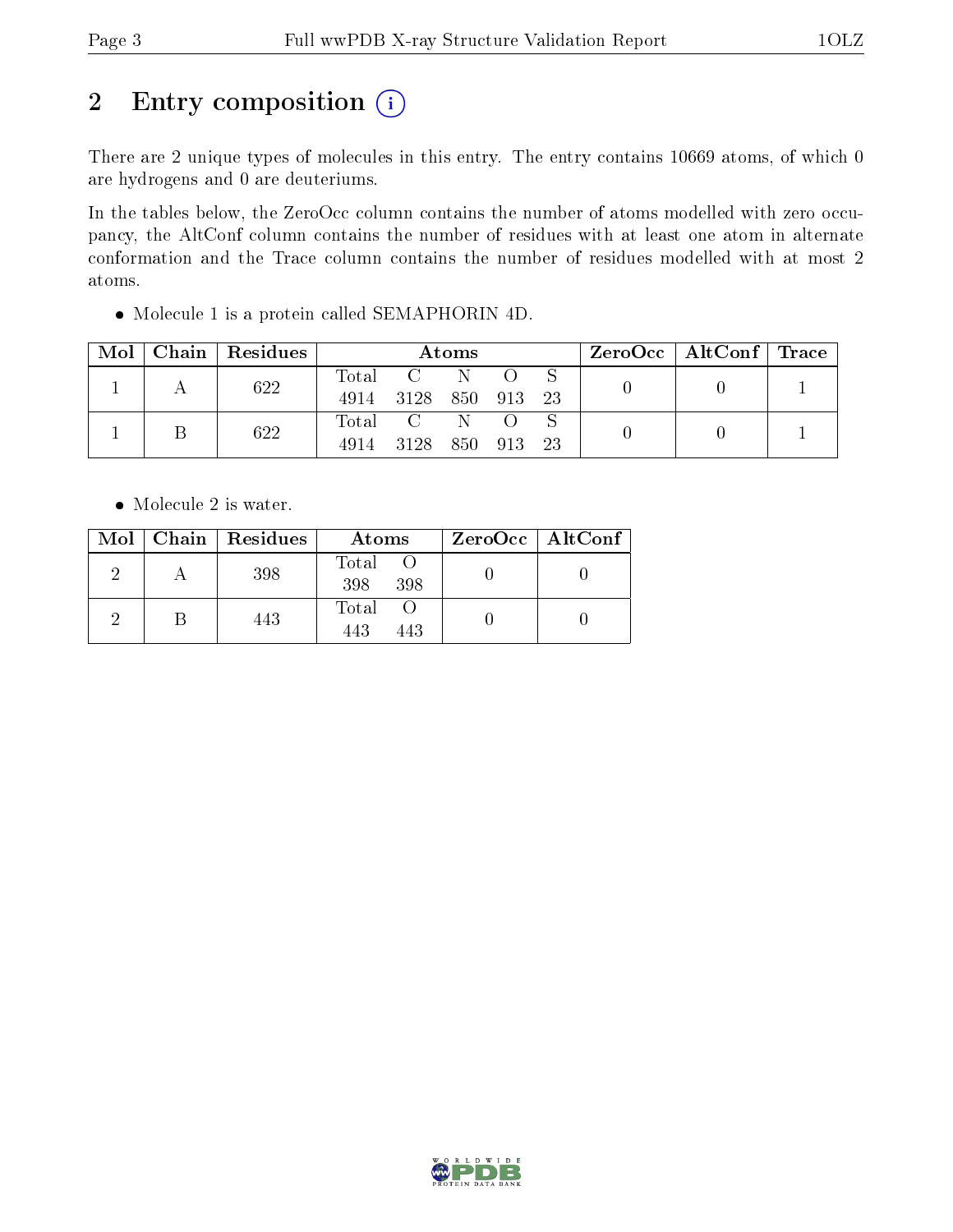## 3 Residue-property plots  $(i)$

These plots are drawn for all protein, RNA and DNA chains in the entry. The first graphic for a chain summarises the proportions of the various outlier classes displayed in the second graphic. The second graphic shows the sequence view annotated by issues in geometry and electron density. Residues are color-coded according to the number of geometric quality criteria for which they contain at least one outlier: green  $= 0$ , yellow  $= 1$ , orange  $= 2$  and red  $= 3$  or more. A red dot above a residue indicates a poor fit to the electron density (RSRZ  $> 2$ ). Stretches of 2 or more consecutive residues without any outlier are shown as a green connector. Residues present in the sample, but not in the model, are shown in grey.



• Molecule 1: SEMAPHORIN 4D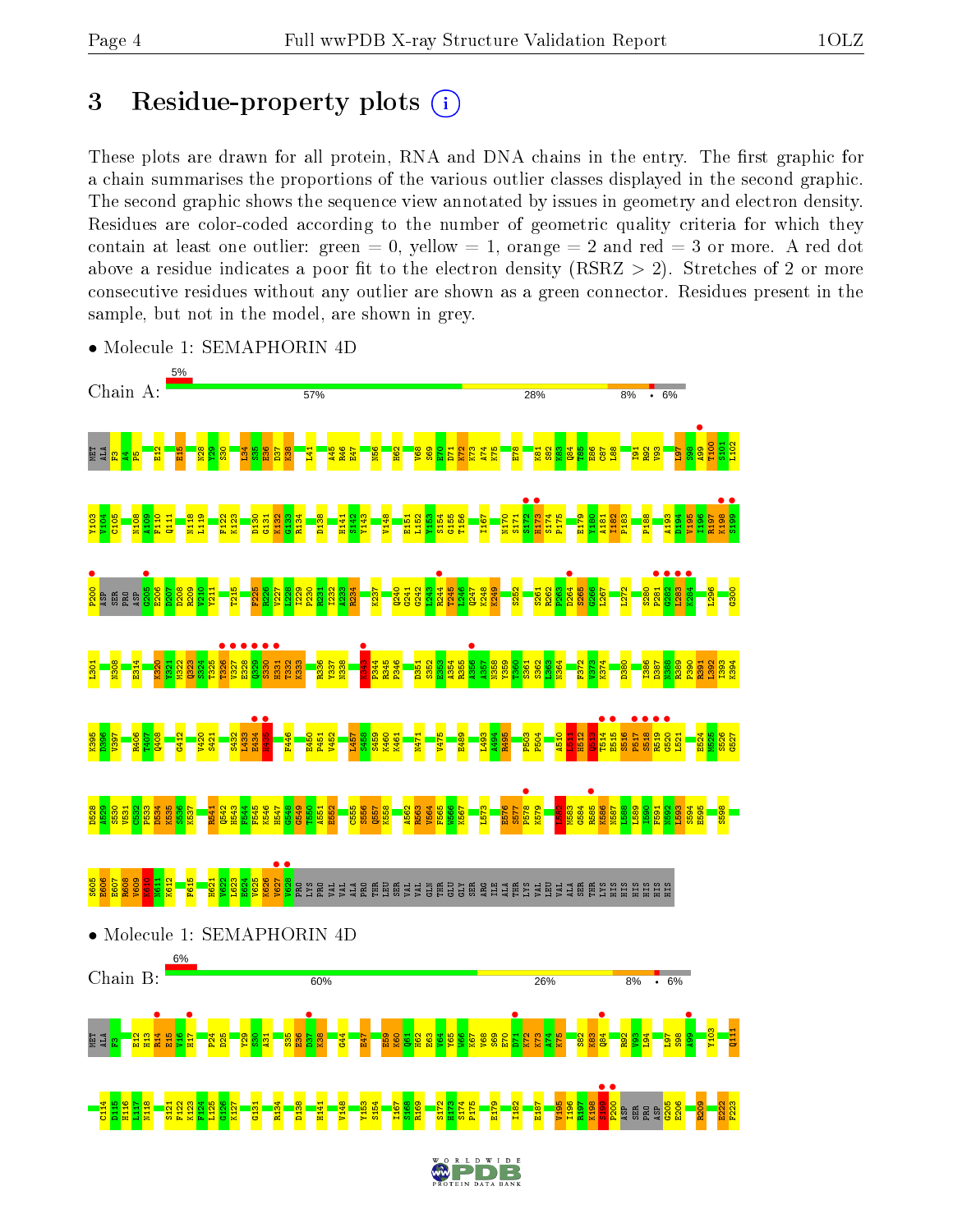**u de la commención de la commención de la commención de la commención de la commención de la commención de la<br>1982 - Commención de la commención de la commención de la commención de la commención de la commención de la<br>19** R345 P346 D351 S352 E353 A354 R355 A356 A357 N358 T369 L370 Q371 F372 D380 I386 D387 N388 R389 P390 R391 L392 I393 K394 K395 D396 V397 N398 Y399 V403 Q408 A409 L410 V414 M418 F419 E434 H435 • F446 Q447 D448 Q453 S458 S459 • K460 • K461 • G462 N463 R464 N471 S472 G473 V474 V475 L479 K484 E489 R495 P503 P504 L511 H512 Q513 M525 S526 G527 C532 P533 D534 K535 S536 K537 • G538 • R541 Q542 H543 F544 • F545 T550 A551 • E552 C555 S556 Q557 A562 R563 V564 F565 W566 K567 F568 Q569 N570 • G571 V572 • n a a politic politics and a political control of the control of the control of the control of the control of t<br>Little control of the control of the control of the control of the control of the control of the control of th B B S S G E G G G S H J E R S B S J B E R HI B HI B HI

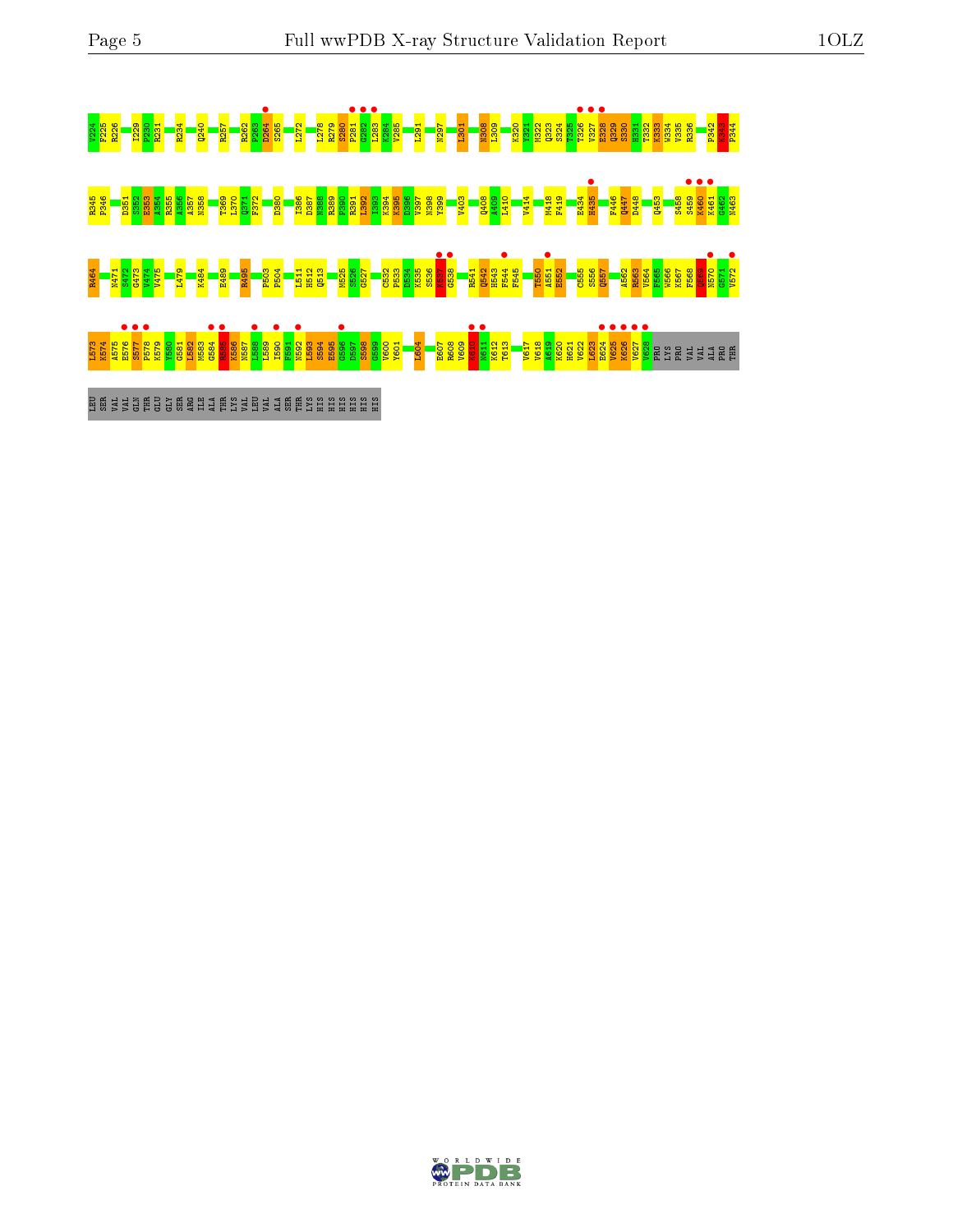## 4 Data and refinement statistics  $(i)$

| Property                                                         | Value                                      | Source     |
|------------------------------------------------------------------|--------------------------------------------|------------|
| Space group                                                      | $P_1$                                      | Depositor  |
| Cell constants                                                   | $73.32\text{\AA}$ $76.76\text{\AA}$ 89.41Å | Depositor  |
| a, b, c, $\alpha$ , $\beta$ , $\gamma$                           | $77.41^\circ$<br>$73.35^{\circ}$ 63.57°    |            |
| Resolution $(A)$                                                 | 20.00<br>$-2.00$                           | Depositor  |
|                                                                  | 19.51<br>$-2.00$                           | <b>EDS</b> |
| $\%$ Data completeness                                           | $96.7(20.00-2.00)$                         | Depositor  |
| (in resolution range)                                            | 96.7 (19.51-2.00)                          | <b>EDS</b> |
| $R_{merge}$                                                      | 0.10                                       | Depositor  |
| $\mathrm{R}_{sym}$                                               | (Not available)                            | Depositor  |
| $\langle I/\sigma(I) \rangle^{-1}$                               | $3.38$ (at $2.01\text{\AA}$ )              | Xtriage    |
| Refinement program                                               | $X-PLOR$ 3.851                             | Depositor  |
|                                                                  | $0.206$ ,<br>0.270                         | Depositor  |
| $R, R_{free}$                                                    | $0.204$ ,<br>0.264                         | DCC        |
| $R_{free}$ test set                                              | 5440 reflections $(5.04\%)$                | wwPDB-VP   |
| Wilson B-factor $(A^2)$                                          | 22.8                                       | Xtriage    |
| Anisotropy                                                       | 0.192                                      | Xtriage    |
| Bulk solvent $k_{sol}(\text{e}/\text{A}^3), B_{sol}(\text{A}^2)$ | $0.32$ , $72.5$                            | <b>EDS</b> |
| L-test for $\mathrm{twinning}^2$                                 | $< L >$ = 0.50, $< L2$ > = 0.33            | Xtriage    |
| Estimated twinning fraction                                      | No twinning to report.                     | Xtriage    |
| $\overline{F_o}, \overline{F_c}$ correlation                     | 0.95                                       | <b>EDS</b> |
| Total number of atoms                                            | 10669                                      | wwPDB-VP   |
| Average B, all atoms $(A^2)$                                     | 39.0                                       | wwPDB-VP   |

Xtriage's analysis on translational NCS is as follows: The largest off-origin peak in the Patterson function is  $4.47\%$  of the height of the origin peak. No significant pseudotranslation is detected.

<sup>&</sup>lt;sup>2</sup>Theoretical values of  $\langle |L| \rangle$ ,  $\langle L^2 \rangle$  for acentric reflections are 0.5, 0.333 respectively for untwinned datasets, and 0.375, 0.2 for perfectly twinned datasets.



<span id="page-5-1"></span><span id="page-5-0"></span><sup>1</sup> Intensities estimated from amplitudes.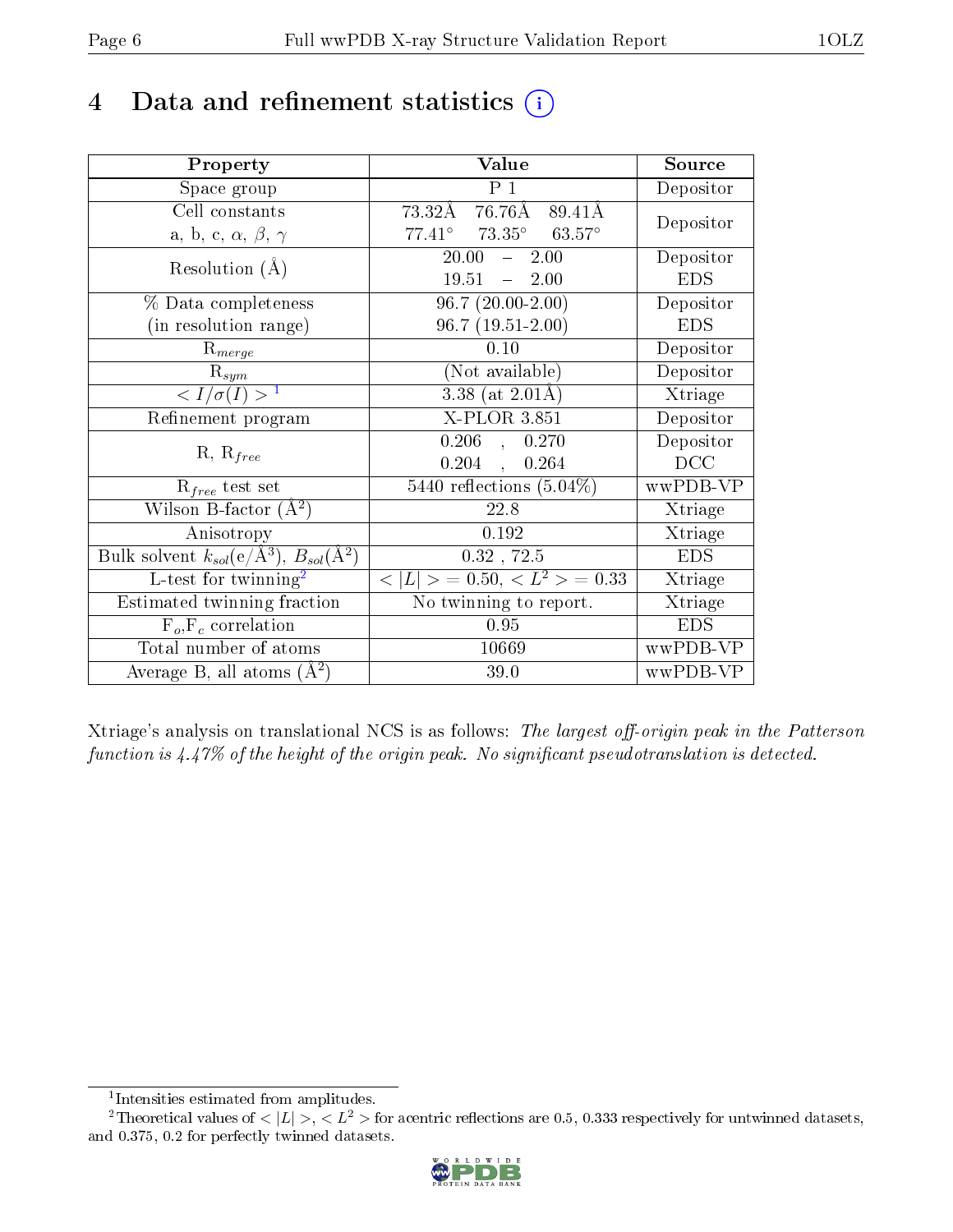# 5 Model quality  $(i)$

### 5.1 Standard geometry  $(i)$

The Z score for a bond length (or angle) is the number of standard deviations the observed value is removed from the expected value. A bond length (or angle) with  $|Z| > 5$  is considered an outlier worth inspection. RMSZ is the root-mean-square of all Z scores of the bond lengths (or angles).

| Mol | Chain |      | Bond lengths     | Bond angles |                  |  |
|-----|-------|------|------------------|-------------|------------------|--|
|     |       | RMSZ | # $ Z  > 5$      | RMSZ        | # $ Z  > 5$      |  |
|     |       | 0.39 | 0/5034           | 0.64        | $1/6825(0.0\%)$  |  |
|     | B     | 0.39 | 0/5034           | 0.68        | $2/6825(0.0\%)$  |  |
| AĦ  | ΑH    | 0.39 | $^{\prime}10068$ | 0.66        | $3/13650(0.0\%)$ |  |

There are no bond length outliers.

All (3) bond angle outliers are listed below:

| Mol | Chain | Res | Type       | Atoms      |         | Observed $(°)$ | Ideal $({}^{\circ})$ |
|-----|-------|-----|------------|------------|---------|----------------|----------------------|
|     |       | 199 | SER        | C-N-CD     | $-7.49$ | 104.11         | 120.60               |
|     |       | 199 | <b>SER</b> | C-N-CA     | 6.12    | 147.71         | 122.00               |
|     |       | 457 | - FH       | $CA-CB-CG$ | 5.20    | 127.25         | 115.30               |

There are no chirality outliers.

There are no planarity outliers.

### $5.2$  Too-close contacts  $(i)$

In the following table, the Non-H and H(model) columns list the number of non-hydrogen atoms and hydrogen atoms in the chain respectively. The H(added) column lists the number of hydrogen atoms added and optimized by MolProbity. The Clashes column lists the number of clashes within the asymmetric unit, whereas Symm-Clashes lists symmetry related clashes.

| Mol |       | Chain   Non-H   $H (model)$   $H (added)$ |      |     | $\mid$ Clashes $\mid$ Symm-Clashes |
|-----|-------|-------------------------------------------|------|-----|------------------------------------|
|     | 4914  |                                           | 4841 | 223 |                                    |
|     | 4914  |                                           | 4841 | 198 |                                    |
|     | 398   |                                           |      | 24  |                                    |
|     | 443   |                                           |      | 39  |                                    |
|     | 10669 |                                           | 9682 |     |                                    |

The all-atom clashscore is defined as the number of clashes found per 1000 atoms (including hydrogen atoms). The all-atom clashscore for this structure is 21.

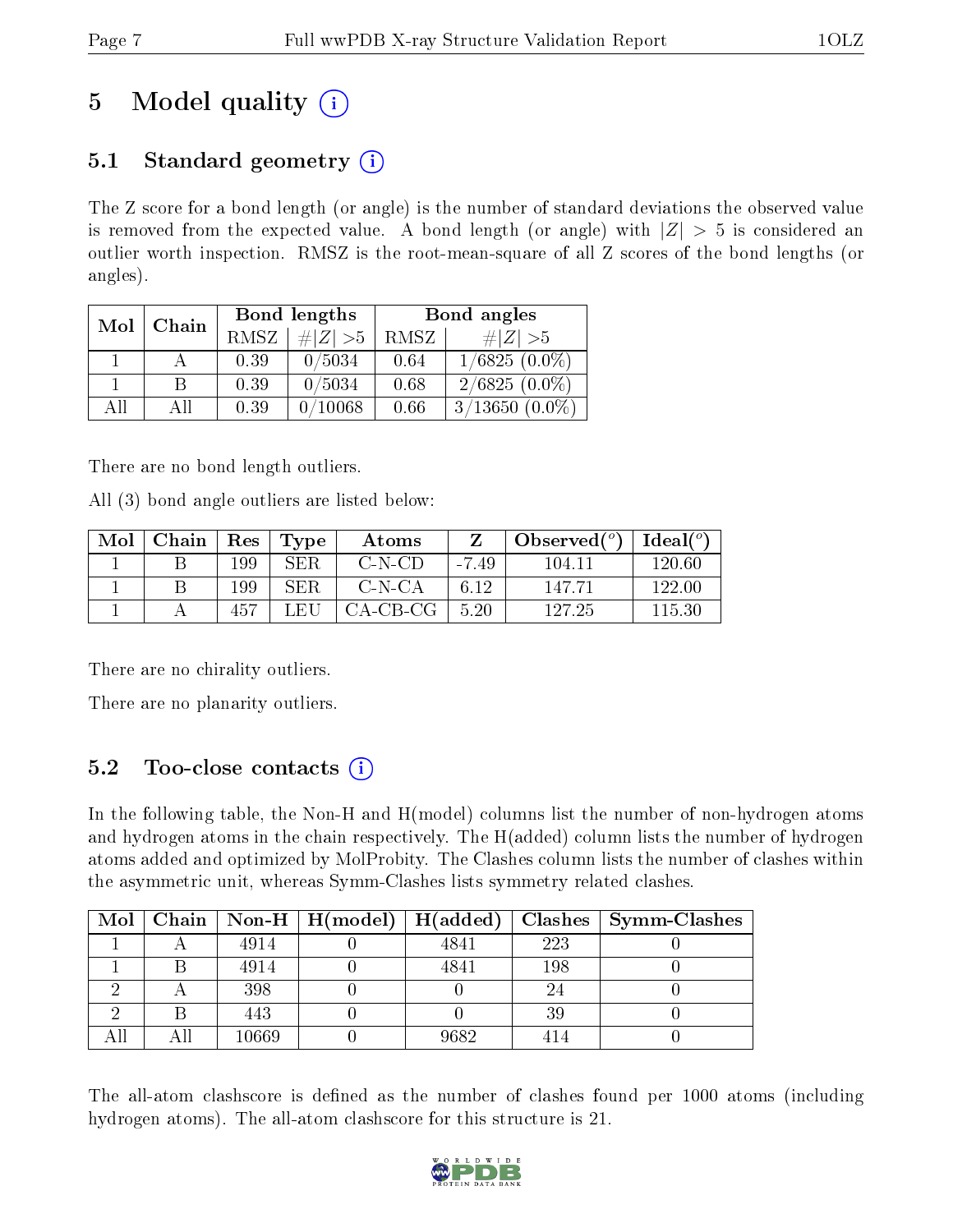|                                  |                              | Interatomic       | Clash         |
|----------------------------------|------------------------------|-------------------|---------------|
| Atom-1                           | Atom-2                       | distance $(A)$    | overlap $(A)$ |
| 1:A:495:ARG:HG3                  | 1: A:495: ARG: HH11          | 1.06              | 1.12          |
| 1: A:608:ARG:HD2                 | 1:A:608:ARG:H                | $\overline{1.13}$ | 1.12          |
| 1:B:200:PRO:HD3                  | 1:B:205:GLY:HA2              | 1.35              | 1.08          |
| 1:B:343:LYS:HB3                  | 1:B:344:PRO:HD3              | 1.33              | 1.07          |
| 1:B:199:SER:HB3                  | 1:B:200:PRO:C                | 1.82              | 1.00          |
| 1:B:543:HIS:HB2                  | 1:B:623:LEU:HB2              | 1.43              | 0.96          |
| 1: A:609: VAL:HG22               | 1: A:610: LYS:H              | 1.31              | 0.96          |
| 1: A:527: GLY:HA3                | 1: A:609: VAL:HG21           | 1.50              | 0.94          |
| $1: A:323: GLN: \overline{HE21}$ | $1:$ A:325:THR:HG22          | 1.32              | 0.93          |
| 1:A:200:PRO:HD2                  | 1:A:206:GLU:HB2              | 1.51              | 0.92          |
| 1: A: 557: GLN: HE22             | 1:A:562:ALA:HB3              | 1.35              | 0.91          |
| 1:A:608:ARG:CD                   | 1: A:608:ARG:H               | 1.81              | 0.91          |
| 1:B:460:LYS:HA                   | 1:B:464:ARG:HE               | 1.36              | 0.91          |
| 1:B:600:VAL:HG22                 | 1:B:622:VAL:HG22             | 1.51              | 0.90          |
| 1:B:343:LYS:HB3                  | 1:B:344:PRO:CD               | 2.01              | 0.89          |
| 1: A:495: ARG: HG3               | $1:A:495:ARG:\overline{NH1}$ | 1.84              | 0.89          |
| 1:B:410:LEU:HD13                 | 1:B:511:LEU:HD11             | 1.56              | 0.88          |
| 1: A:608: ARG:HD2                | 1: A:608: ARG: N             | 1.88              | 0.87          |
| 1:A:197:ARG:HG3                  | 1:A:198:LYS:H                | 1.39              | 0.86          |
| 1:B:94:LEU:HD22                  | 2: B: 2042: HOH:O            | 1.74              | 0.86          |
| 1:A:200:PRO:HD2                  | 1: A:206: GLU:CB             | 2.07              | 0.82          |
| 1: A:36: GLU:OE2                 | 1: A:99: ALA: HA             | 1.78              | 0.82          |
| 1:A:280:SER:OG                   | 1:A:283:LEU:HB2              | 1.81              | 0.81          |
| 1: A:609: VAL:HG22               | 1: A:610:LYS:N               | 1.95              | 0.81          |
| 1: A: 283: LEU: HG               | 1: A:406:ARG:HH12            | 1.47              | 0.79          |
| 1:A:330:SER:HB2                  | 2: A:2254:HOH:O              | 1.83              | 0.77          |
| 1:A:557:GLN:NE2                  | 1:A:562:ALA:HB3              | 1.99              | 0.77          |
| 1:B:545:PHE:O                    | 1:B:625:VAL:HA               | 1.84              | 0.77          |
| 1:A:584:GLY:O                    | 1: A:586: LYS: HG2           | 1.84              | 0.77          |
| 1:A:343:LYS:HB3                  | 1:A:344:PRO:HD3              | 1.66              | 0.77          |
| 1:B:12:GLU:HB2                   | 1:B:15:GLU:HG2               | 1.67              | 0.76          |
| 1:A:320:LYS:HE3                  | 1:A:336:ARG:HD3              | 1.69              | 0.74          |
| 1: A:325:THR:O                   | 1: A: 326: THR: HG22         | 1.86              | 0.74          |
| 1:B:495:ARG:NH1                  | 1:B:609:VAL:HG23             | 2.01              | 0.74          |
| 1:B:343:LYS:CB                   | 1:B:344:PRO:HD3              | 2.14              | 0.73          |
| 1:B:543:HIS:HB2                  | 1: B:623:LEU:CB              | 2.19              | 0.73          |
| 1: A:504:PRO:CG                  | 1:A:517:PRO:HG3              | 2.18              | 0.73          |
| 1:B:199:SER:HB3                  | 1:B:200:PRO:O                | 1.89              | 0.72          |
| 1:B:537:LYS:H <sub>D3</sub>      | 1: B: 617: VAL: O            | 1.88              | 0.72          |
| 1:A:265:SER:HB3                  | 1: A:267:LEU:HG              | 1.71              | 0.71          |

All (414) close contacts within the same asymmetric unit are listed below, sorted by their clash magnitude.

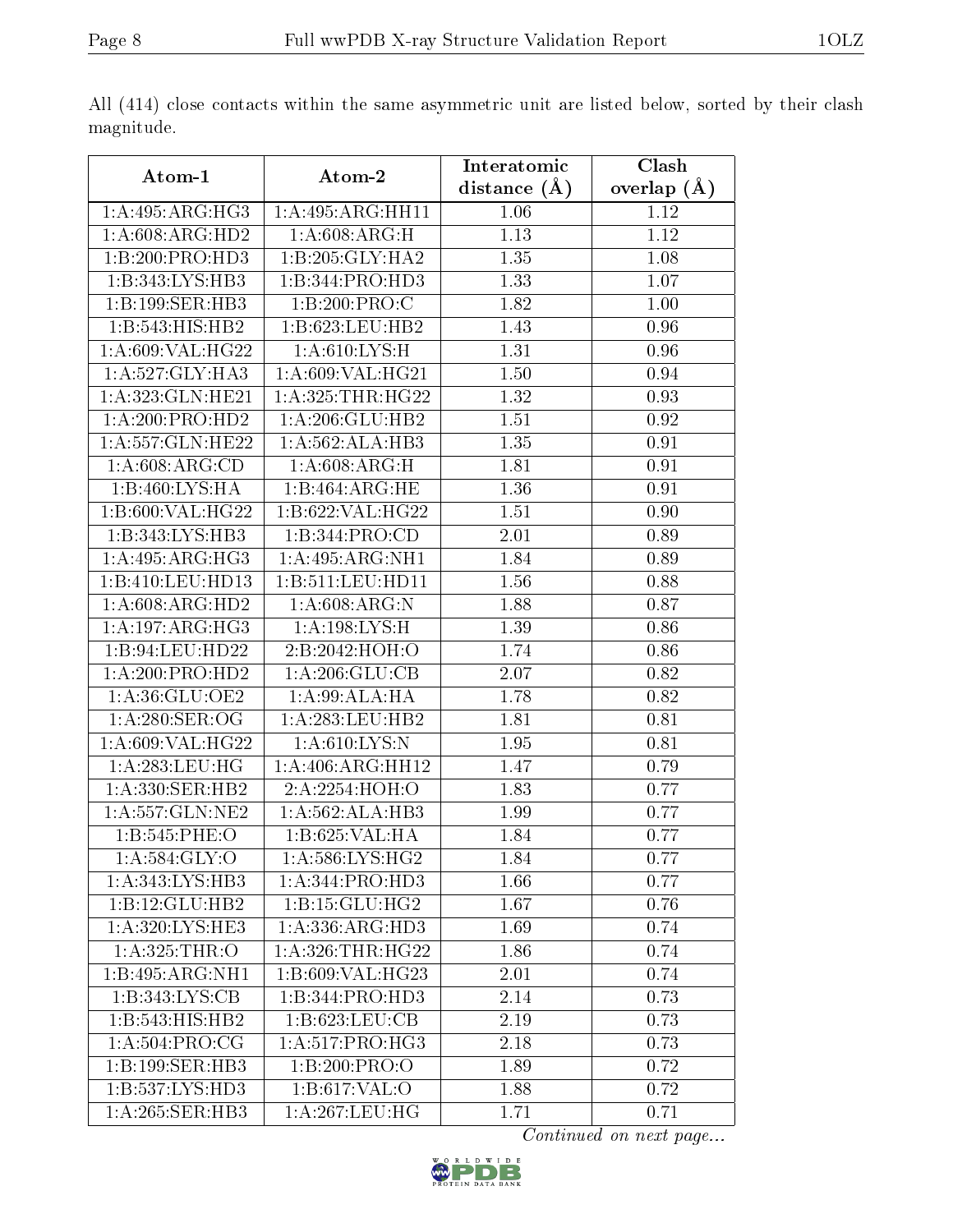| Continueu from previous page |                                        | Interatomic    | $\overline{\text{Clash}}$ |
|------------------------------|----------------------------------------|----------------|---------------------------|
| Atom-1                       | Atom-2                                 | distance $(A)$ | overlap $(A)$             |
| 1:A:434:GLU:O                | 1:A:435:HIS:HB2                        | 1.89           | 0.71                      |
| 1:B:460:LYS:CA               | 1:B:464:ARG:HE                         | 2.04           | 0.70                      |
| 1:B:44:GLY:HA3               | 2: B: 2042: HOH:O                      | 1.90           | 0.70                      |
| 1: A: 552: GLU:O             | 1: A: 552: GLU: HG3                    | 1.92           | 0.70                      |
| 1: A:549: GLY:O              | 1: A:593:LEU:HB2                       | 1.93           | 0.69                      |
| 1:B:543:HIS:CB               | 1:B:623:LEU:HB2                        | 2.19           | 0.69                      |
| 1:B:513:GLN:HG3              | 2:B:2398:HOH:O                         | 1.93           | 0.69                      |
| 1: A:608: ARG: HH11          | 1: A:608: ARG:HG3                      | 1.56           | 0.68                      |
| 1:B:408:GLN:HG3              | 1:B:414:VAL:HG22                       | 1.76           | 0.68                      |
| 1:A:134:ARG:NH2              | 1:A:170:ASN:HB3                        | 2.08           | 0.68                      |
| 1:B:527:GLY:HA3              | 1:B:609:VAL:HG21                       | 1.75           | 0.68                      |
| 1:B:537:LYS:NZ               | 1:B:617:VAL:H                          | 1.91           | 0.68                      |
| 1:B:557:GLN:HB2              | 2:B:2431:HOH:O                         | 1.92           | 0.68                      |
| 1: A:326:THR:O               | 1: A: 332: THR: HA                     | 1.94           | 0.68                      |
| 1: A:541: ARG: HG2           | 1:A:543:HIS:NE2                        | 2.08           | 0.68                      |
| 1:B:610:LYS:HB2              | 2:B:2439:HOH:O                         | 1.93           | 0.67                      |
| 1:A:323:GLN:NE2              | 1: A:325:THR:HG22                      | 2.08           | 0.67                      |
| 1: A: 283: LEU: HG           | 1: A:406:ARG:NH1                       | 2.08           | 0.67                      |
| 1: A: 533: PRO:HG2           | 2:A:2363:HOH:O                         | 1.95           | 0.66                      |
| 1:B:585:ARG:O                | 1: B:586: LYS: HB2                     | 1.93           | 0.66                      |
| 1:A:330:SER:HB3              | 2:A:2256:HOH:O                         | 1.94           | 0.66                      |
| 1:B:545:PHE:HD2              | 1:B:623:LEU:HD12                       | 1.61           | 0.66                      |
| 1: A:504:PRO:HG3             | 1:A:517:PRO:HG3                        | 1.77           | 0.66                      |
| 1: A:594:SER:O               | 1:A:625:VAL:HG11                       | 1.96           | 0.66                      |
| 1:B:573:LEU:HD23             | 1:B:573:LEU:C                          | 2.16           | 0.65                      |
| 1: A: 333: LYS: NZ           | 1:B:333:LYS:HB2                        | 2.12           | 0.65                      |
| 1:B:262:ARG:HG2              | 1:B:264:ASP:OD1                        | 1.97           | 0.65                      |
| 1:B:447:GLN:HG3              | 2:B:2012:H <sub>0</sub> H <sub>0</sub> | 1.97           | 0.65                      |
| 1: A:545:PHE:CD2             | 1: A:623:LEU:HD11                      | 2.31           | 0.65                      |
| 1:B:35:SER:HB3               | 1:B:38:LYS:O                           | 1.96           | 0.65                      |
| 1:B:535:LYS:O                | 1:B:537:LYS:N                          | 2.28           | 0.65                      |
| 1: A:516: SER:HB3            | 1:A:517:PRO:HD2                        | 1.79           | 0.64                      |
| 1:B:200:PRO:HD3              | 1:B:205:GLY:CA                         | 2.22           | 0.64                      |
| 1: A:512: HIS:O              | 1:A:513:GLN:HB3                        | 1.97           | 0.64                      |
| 1:A:557:GLN:HG2              | 1:A:558:LYS:N                          | 2.13           | 0.63                      |
| 1:B:333:LYS:HE2              | 1:B:335: VAL: HG12                     | 1.80           | 0.63                      |
| 1:B:458:SER:O                | 1:B:464:ARG:NH2                        | 2.31           | 0.63                      |
| 1:A:576:GLU:CD               | $1: A:577: \overline{\text{SER:H}}$    | 2.01           | 0.63                      |
| 1: A:12: GLU: HG2            | 1:A:15:GLU:OE1                         | 1.98           | 0.63                      |
| 1:A:200:PRO:CD               | 1:A:206:GLU:HB2                        | 2.27           | 0.62                      |
| 1:B:75:LYS:HE3               | 1:B:111:GLN:OE1                        | 1.99           | 0.62                      |

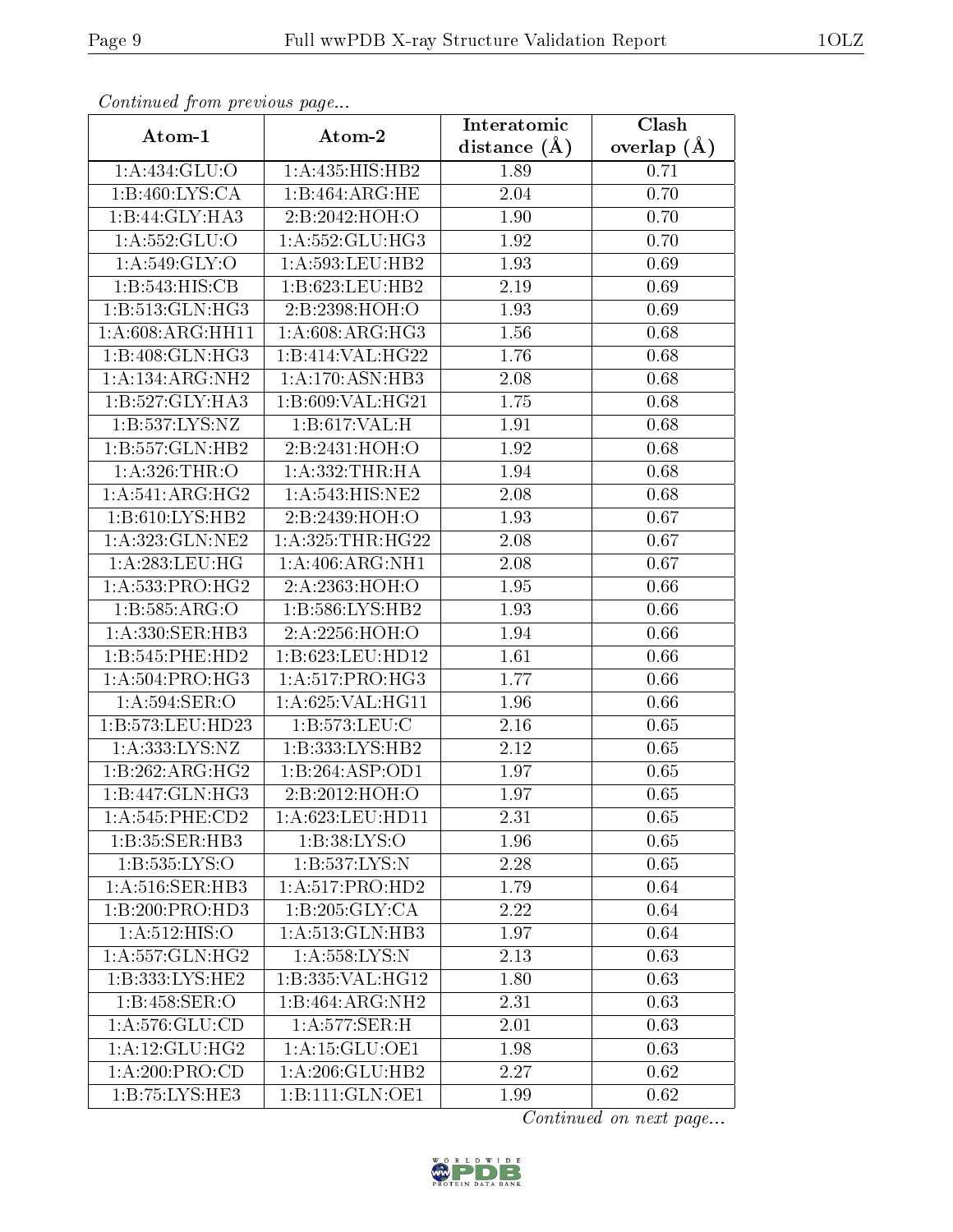| Comunaca jiom previous page  |                    | Interatomic    | Clash         |
|------------------------------|--------------------|----------------|---------------|
| Atom-1                       | Atom-2             | distance $(A)$ | overlap $(A)$ |
| 1:B:125:LEU:HD12             | 1:B:127:LYS:HE2    | 1.80           | 0.62          |
| 1:B:179:GLU:HB2              | 2:B:2159:HOH:O     | 1.99           | 0.62          |
| 1:B:537:LYS:H <sub>23</sub>  | 1: B: 617: VAL:H   | 1.47           | 0.62          |
| 1:A:148:VAL:HG22             | 1: A:195: VAL:CG1  | 2.30           | 0.62          |
| 1: A:28: ASN:HD22            | 1:A:471:ASN:ND2    | 1.97           | 0.62          |
| 1:B:542:GLN:H                | 1:B:542:GLN:CD     | 2.03           | 0.61          |
| 1: A:586: LYS: HE3           | 2:A:2390:HOH:O     | $2.00\,$       | 0.61          |
| 1:B:585:ARG:O                | 1: B: 586: LYS: CB | 2.47           | 0.61          |
| 1:A:541:ARG:HG2              | 1: A:543:HIS:CE1   | 2.34           | 0.61          |
| 1:B:326:THR:O                | 1:B:326:THR:HG23   | 2.00           | 0.61          |
| 1:B:527:GLY:HA3              | 1:B:609:VAL:CG2    | 2.31           | 0.61          |
| 1: A:582: LEU: HD23          | 1:A:585:ARG:HA     | 1.83           | 0.60          |
| 1:A:582:LEU:HA               | 1: A:587: ASN:O    | 2.01           | 0.60          |
| 1:B:566:TRP:HB2              | 1:B:573:LEU:HD22   | 1.83           | 0.60          |
| 1:B:12:GLU:HG2               | 1:B:15:GLU:OE2     | 2.01           | 0.60          |
| 1: A:528: ASP:OD1            | 1: A:612: LYS: HD3 | 2.01           | 0.60          |
| 1:B:464:ARG:HD3              | 2:B:2329:HOH:O     | 2.01           | 0.60          |
| 1:B:73:LYS:HG2               | 1: B: 83: LYS: HD3 | 1.83           | 0.60          |
| 1:B:38:LYS:HE2               | 1: B:38: LYS:H     | 1.66           | 0.60          |
| 1:B:551:ALA:HB3              | 2:B:2424:HOH:O     | 2.01           | 0.60          |
| 1:B:351:ASP:HB2              | 2:B:2281:HOH:O     | 2.01           | 0.59          |
| 1:B:503:PRO:N                | 1:B:504:PRO:HD2    | 2.17           | 0.59          |
| 1: A:30: SER: HB3            | 2:A:2322:HOH:O     | 2.01           | 0.59          |
| 1:A:391:ARG:HH11             | 1:A:391:ARG:CG     | 2.16           | 0.59          |
| 1:B:535:LYS:O                | 1:B:537:LYS:HE3    | 2.01           | 0.59          |
| 1:A:148:VAL:H G22            | 1:A:195:VAL:HG11   | 1.84           | 0.59          |
| 1: A:545:PHE:HD2             | 1: A:623:LEU:HD11  | 1.67           | 0.59          |
| 1:A:541:ARG:HB2              | 1: A:541: ARG: CZ  | 2.32           | 0.59          |
| 1: A:460: LYS: HD2           | 2:A:2336:HOH:O     | 2.02           | 0.59          |
| 1:B:279:ARG:O                | 1: B:280: SER:O    | 2.21           | 0.59          |
| 1:B:495:ARG:HH11             | 1:B:609:VAL:HG23   | 1.65           | 0.59          |
| 1:B:343:LYS:CB               | 1:B:344:PRO:CD     | 2.78           | 0.59          |
| $1:A:197:ARG:\overline{HG3}$ | 1:A:198:LYS:N      | 2.15           | 0.58          |
| 1:B:590:ILE:HB               | 2:B:2424:HOH:O     | 2.02           | 0.58          |
| 1:A:343:LYS:HZ2              | 1: A:343: LYS: HA  | 1.68           | 0.58          |
| 1:A:327:VAL:HG13             | 1: A:327: VAL:O    | 2.02           | 0.58          |
| 1:A:386:ILE:O                | 1:A:387:ASP:HB2    | 2.02           | 0.58          |
| 1: A:516: SER:HB3            | 1:A:521:LEU:HD21   | 1.86           | 0.57          |
| 1: A: 333: LYS: HZ2          | 1:B:333:LYS:HB2    | 1.69           | 0.57          |
| 1:B:36:GLU:HA                | 2:B:2034:HOH:O     | 2.05           | 0.57          |
| 1:B:573:LEU:HA               | 1:B:574:LYS:HE3    | 1.85           | 0.57          |

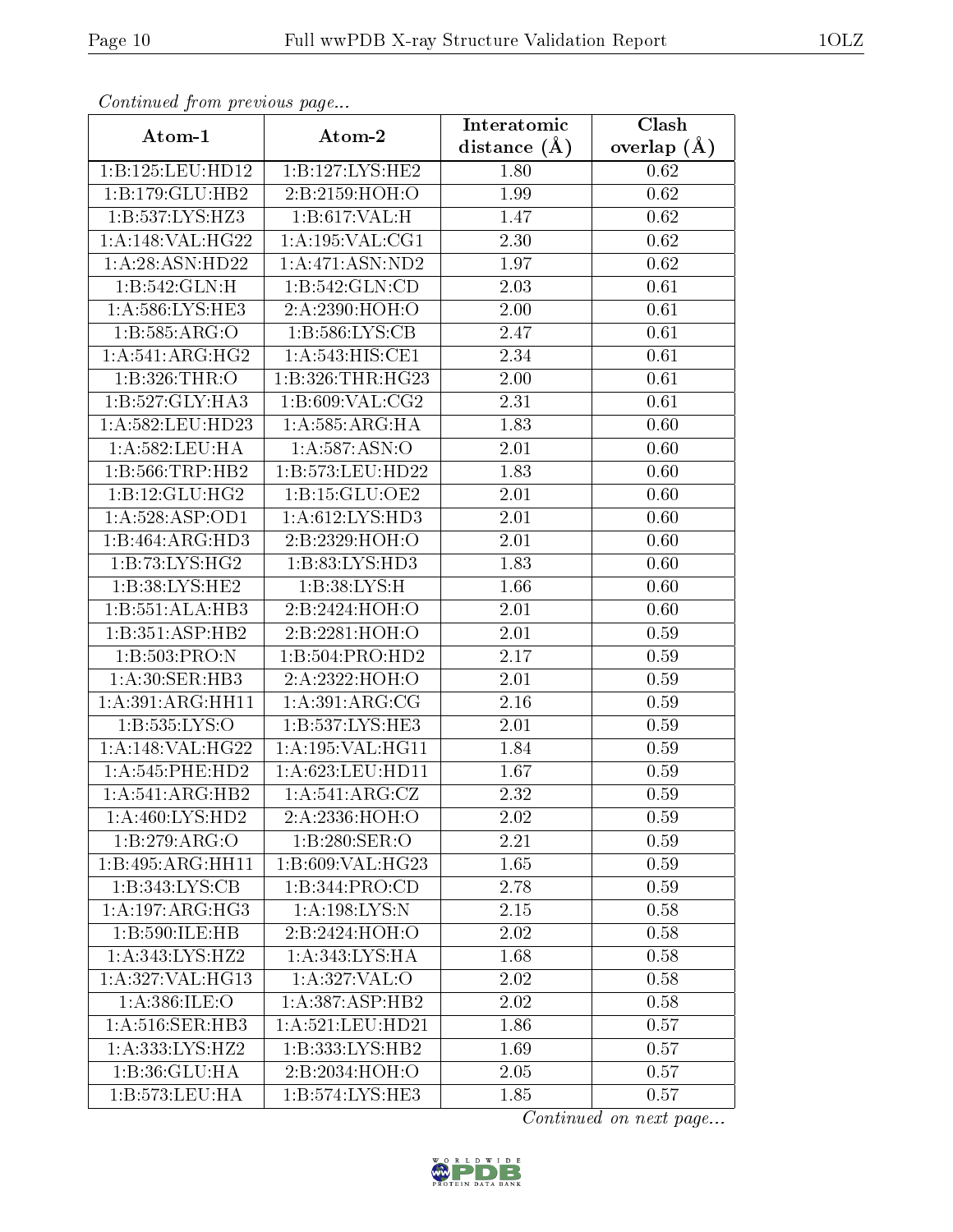| Continuea from previous page  |                                                | Clash<br>Interatomic |               |  |
|-------------------------------|------------------------------------------------|----------------------|---------------|--|
| Atom-1                        | Atom-2                                         | distance $(A)$       | overlap $(A)$ |  |
| 1:B:60:LYS:HE2                | 1:B:63:GLU:OE2                                 | 2.04                 | 0.57          |  |
| 1:A:495:ARG:HH11              | 1:A:495:ARG:CG                                 | 1.96                 | 0.57          |  |
| 1:A:281:PRO:HD2               | 2:A:2234:HOH:O                                 | 2.05                 | 0.57          |  |
| 1: A:56: ASN:ND2              | 2:A:2072:HOH:O                                 | 2.37                 | 0.57          |  |
| 1:B:240:GLN:HG2               | 2:B:2152:HOH:O                                 | 2.05                 | 0.57          |  |
| 1:B:460:LYS:HA                | 1:B:464:ARG:NE                                 | 2.16                 | 0.57          |  |
| 1: B: 574: LYS: O             | 1: B: 576: GLU: N                              | 2.38                 | 0.57          |  |
| 1: A: 330: SER: O             | 1:A:331:HIS:HB2                                | 2.06                 | 0.56          |  |
| 1: A: 434: GLU: O             | 1:A:435:HIS:CB                                 | 2.53                 | 0.56          |  |
| 1: A:179: GLU:OE1             | 1: A:374: LYS: HE3                             | 2.05                 | 0.56          |  |
| 1:B:418:MET:HE2               | 2: B: 2343: HOH:O                              | 2.04                 | 0.56          |  |
| 1:B:489:GLU:OE1               | $1: B: 537: \overline{\text{LYS:H} \text{E2}}$ | 2.05                 | 0.56          |  |
| 1: A:211:TYR:CE1              | 1:A:234:ARG:HG2                                | 2.40                 | 0.56          |  |
| 1:A:343:LYS:HB3               | 1: A:344: PRO:CD                               | 2.34                 | 0.56          |  |
| 1: A:394: LYS: HG2            | 1:A:397:VAL:HG11                               | 1.88                 | 0.56          |  |
| 1: A:71: ASP:O                | 1:A:74:ALA:HB3                                 | 2.06                 | 0.56          |  |
| 1:A:563:ARG:HB3               | 1:A:606:GLU:OE2                                | 2.06                 | 0.55          |  |
| 1:B:131:GLY:HA2               | 1:B:134:ARG:HD2                                | 1.88                 | 0.55          |  |
| 1:B:31:ALA:HB3                | 2:B:2042:HOH:O                                 | 2.06                 | 0.55          |  |
| 1:B:344:PRO:HD2               | 1: B: 369: THR: OG1                            | 2.06                 | 0.55          |  |
| 1: A:3: PHE: CD1              | 1: A:395: LYS: HG3                             | 2.41                 | 0.55          |  |
| 1:B:229:ILE:HG12              | 1:B:257:ARG:HG2                                | 1.88                 | 0.55          |  |
| 1:B:200:PRO:CD                | 1:B:205:GLY:HA2                                | 2.24                 | 0.55          |  |
| 1:B:595:GLU:OE1               | 1:B:625:VAL:HG13                               | 2.06                 | 0.55          |  |
| 1: A:78: GLU:HA               | 2:A:2109:HOH:O                                 | 2.06                 | 0.55          |  |
| 1:A:97:LEU:HG                 | 1: A: 103: TYR: HB2                            | 1.89                 | 0.55          |  |
| 1:B:463:ASN:ND2               | 1:B:513:GLN:NE2                                | 2.54                 | 0.55          |  |
| 1:A:545:PHE:O                 | 1:A:626:LYS:HG3                                | 2.07                 | 0.55          |  |
| $1:B:327:\overline{VAL:HG22}$ | 1:B:328:GLU:OE2                                | 2.05                 | 0.55          |  |
| 1: A:81:LYS:HD2               | 1: A:110: PHE: CZ                              | 2.42                 | 0.55          |  |
| 1:B:121:SER:OG                | 1:B:123:LYS:HB2                                | 2.07                 | 0.55          |  |
| 1:B:392:LEU:C                 | 1:B:392:LEU:HD23                               | 2.27                 | 0.55          |  |
| 1: A: 151: GLU: CD            | 1:A:171:SER:HB3                                | 2.28                 | 0.54          |  |
| 1:A:326:THR:HG23              | 1: A: 331: HIS: O                              | 2.07                 | 0.54          |  |
| 1:A:510:ALA:O                 | 1: A:514:THR:HB                                | 2.07                 | 0.54          |  |
| 1:B:453:GLN:HE22              | 1:B:471:ASN:ND2                                | 2.06                 | 0.54          |  |
| 1:B:545:PHE:HB3               | 1:B:593:LEU:HD12                               | 1.89                 | 0.54          |  |
| 1: A: 359: TYR: HA            | 1:A:364:ASN:OD1                                | 2.07                 | 0.54          |  |
| 1:B:594:SER:OG                | 1:B:595:GLU:N                                  | 2.40                 | 0.54          |  |
| 1: A:151: GLU:HG3             | 2:A:2177:HOH:O                                 | 2.08                 | 0.54          |  |
| 1: B: 550: THR: HG23          | 2:B:2423:HOH:O                                 | 2.07                 | 0.54          |  |

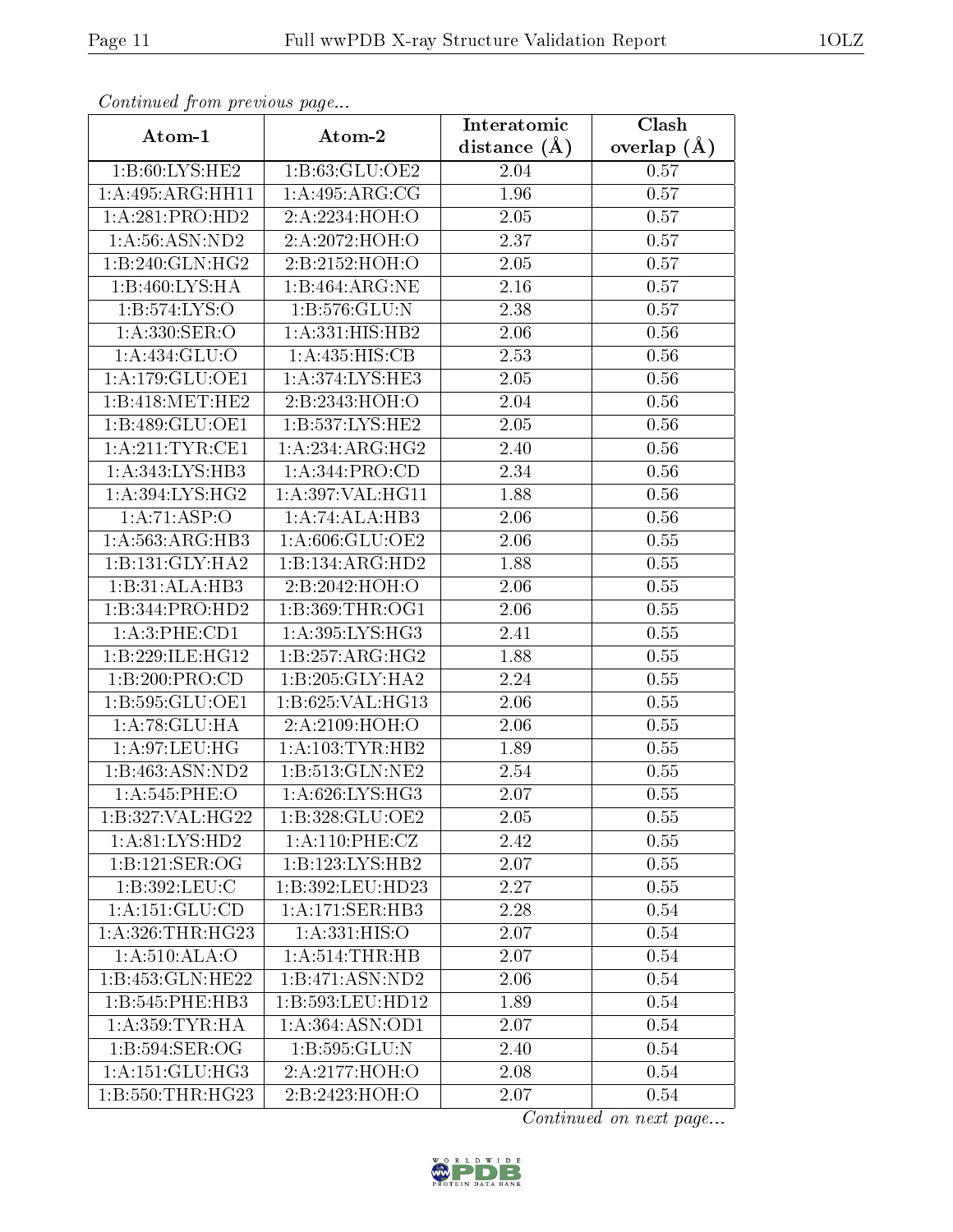| Continuea from previous page |                                      | Interatomic      | Clash           |  |
|------------------------------|--------------------------------------|------------------|-----------------|--|
| Atom-1                       | Atom-2                               | distance $(\AA)$ | overlap $(\AA)$ |  |
| 1: A: 336: ARG: HD2          | 1:A:338:ASN:HD21                     | 1.71             | 0.54            |  |
| 1:B:386:ILE:O                | 1:B:387:ASP:HB2                      | 2.08             | $0.54\,$        |  |
| 1: A:516: SER: CB            | 1: A:521:LEU:HD21                    | 2.38             | 0.53            |  |
| 1:B:222:GLU:HA               | 1:B:222:GLU:OE1                      | 2.07             | 0.53            |  |
| 1:B:545:PHE:O                | 1:B:625:VAL:CA                       | 2.54             | 0.53            |  |
| 1:B:568:PHE:O                | 1:B:569:GLN:C                        | 2.47             | 0.53            |  |
| 1:B:97:LEU:HG                | 1:B:103:TYR:HB2                      | 1.89             | 0.53            |  |
| 1:B:418:MET:CE               | 2:B:2343:HOH:O                       | 2.56             | 0.53            |  |
| 1:B:544:PHE:HB3              | 1:B:626:LYS:NZ                       | 2.24             | 0.53            |  |
| 1:A:242:GLY:HA3              | 1:A:245:THR:O                        | 2.08             | 0.53            |  |
| 1: A:556: SER: HB2           | 1: A:586: LYS: HD2                   | 1.91             | 0.53            |  |
| 1:A:606:GLU:HB3              | 1: A:615: PHE:CE1                    | 2.44             | 0.53            |  |
| 1:B:604:LEU:HD23             | 1:B:604:LEU:N                        | 2.24             | 0.53            |  |
| 1:B:59:GLU:HG3               | 2:B:2046:HOH:O                       | 2.08             | 0.53            |  |
| 1: A:512: HIS:O              | 1: A:513: GLN:CB                     | 2.56             | 0.53            |  |
| 1: A:93: VAL:HB              | 1: A: 105: CYS: HB2                  | 1.91             | 0.52            |  |
| 1:A:511:LEU:O                | 1: A:512: HIS:C                      | 2.47             | 0.52            |  |
| 1:A:577:SER:OG               | 1: A:578: PRO:HA                     | 2.09             | 0.52            |  |
| 1:B:118:ASN:O                | 1:B:122:PHE:N                        | 2.42             | $0.52\,$        |  |
| 1: A:69: SER:OG              | 1:A:72:LYS:HB2                       | 2.09             | 0.52            |  |
| 1:B:460:LYS:N                | 1:B:464:ARG:HH21                     | 2.07             | 0.52            |  |
| 1:A:130:ASP:OD2              | 1:A:132:LYS:HB2                      | 2.10             | 0.52            |  |
| 1:A:5:PRO:HG2                | 2:A:2005:HOH:O                       | 2.08             | 0.52            |  |
| 1:A:208:ASP:HB2              | 1: A: 237: LYS: HE2                  | 1.92             | $0.52\,$        |  |
| 1:A:586:LYS:HG3              | 1:A:587:ASN:N                        | $2.25\,$         | 0.52            |  |
| 1: A:547:HIS:HB2             | 1: A:626: LYS:O                      | 2.10             | 0.52            |  |
| 1:B:495:ARG:HG2              | 1:B:525:MET:O                        | 2.09             | 0.52            |  |
| 1: A: 173: HIS: O            | 1: A:175: PRO:HD3                    | $2.10\,$         | 0.52            |  |
| 1:A:234:ARG:NH2              | 1:A:252:SER:O                        | 2.42             | 0.52            |  |
| 1:A:232:ILE:HG23             | 1:A:232:ILE:O                        | 2.10             | 0.51            |  |
| 1: A: 555: CYS:O             | 1: A:586: LYS: HB2                   | 2.10             | 0.51            |  |
| 1: B: 114: CYS: SG           | 1:B:134:ARG:HD3                      | 2.50             | 0.51            |  |
| 1: A: 75: LYS: HD3           | 2:A:2106:HOH:O                       | 2.10             | 0.51            |  |
| 1:B:118:ASN:O                | 1:B:122:PHE:HA                       | 2.09             | 0.51            |  |
| 1:B:308:ASN:HD22             | 1:B:309:LEU:N                        | 2.08             | 0.51            |  |
| 1:A:323:GLN:HB3              | 1: A: 337: TYR: HB2                  | 1.91             | 0.51            |  |
| 1: A:517: PRO:HB2            | 1: A:520: GLY:HA3                    | 1.93             | 0.51            |  |
| 1: A:320: LYS: HD3           | 2:A:2279:HOH:O                       | 2.11             | 0.51            |  |
| 1:A:301:LEU:HD21             | $1:\!A:\!395:\!LYS:\!H\overline{G2}$ | 1.93             | 0.51            |  |
| 1:B:320:LYS:HE3              | 2:B:2039:HOH:O                       | 2.10             | 0.51            |  |
| 1: A: 103: TYR: HE2          | 1:A:152:LEU:HD22                     | 1.76             | 0.51            |  |

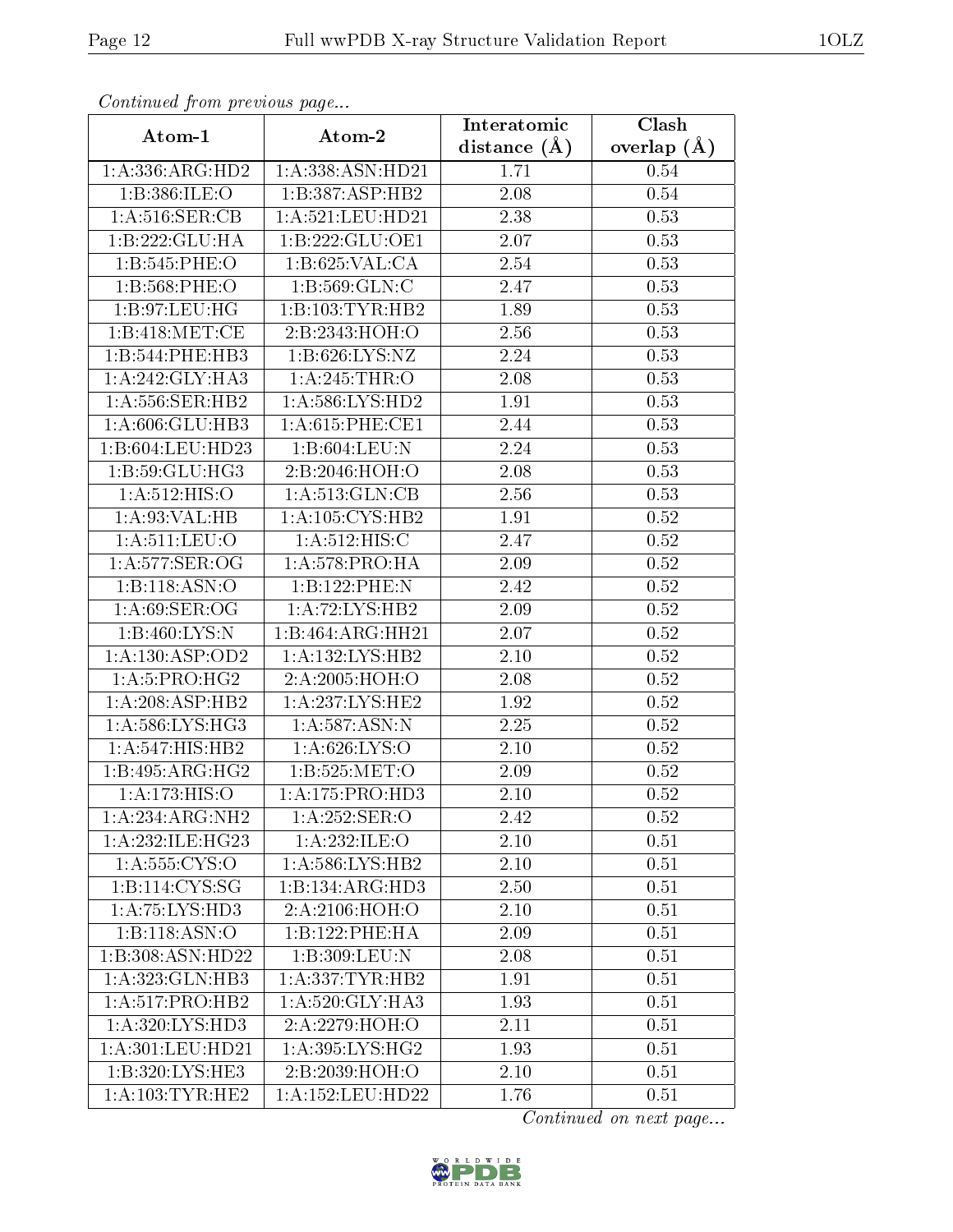| Continuea from previous page |                      | Interatomic       | Clash         |  |
|------------------------------|----------------------|-------------------|---------------|--|
| Atom-1                       | Atom-2               | distance $(A)$    | overlap $(A)$ |  |
| 1:A:118:ASN:O                | 1:A:122:PHE:N        | 2.44              | 0.50          |  |
| 1:A:433:LEU:O                | 1:A:434:GLU:C        | 2.50              | 0.50          |  |
| 1:B:333:LYS:HE2              | 1:B:335:VAL:CG1      | 2.40              | 0.50          |  |
| 1:B:435:HIS:ND1              | 1:B:435:HIS:N        | 2.57              | 0.50          |  |
| 1: B:601: TYR:N              | 1: B:621: HIS:O      | 2.33              | 0.50          |  |
| 1:B:63:GLU:HG3               | 1: B: 65: TYR: HE2   | 1.76              | 0.50          |  |
| 1:A:343:LYS:C                | 1: A: 343: LYS: HD3  | $\overline{2}.32$ | 0.50          |  |
| 1: B: 584: GLY:O             | 1: B: 585: ARG: O    | 2.29              | 0.50          |  |
| 1: A:45: ALA:O               | 1: A:91: ILE: HG12   | 2.12              | 0.50          |  |
| 1: A:503: PRO: N             | 1: A: 504: PRO: HD2  | 2.26              | 0.50          |  |
| 1: A:608: ARG:CD             | 1:A:608:ARG:N        | 2.54              | 0.50          |  |
| 1:B:545:PHE:HB3              | 1:B:593:LEU:CD1      | 2.41              | 0.50          |  |
| 1:B:512:HIS:HD2              | 2:B:2156:HOH:O       | 1.94              | 0.50          |  |
| 1:A:134:ARG:HH21             | 1:A:170:ASN:HB3      | 1.76              | 0.50          |  |
| 1: A: 193:ALA:HA             | 1:A:211:TYR:O        | 2.12              | 0.50          |  |
| 1: A:583:MET:O               | 1:A:587:ASN:HB2      | 2.12              | 0.50          |  |
| 1: A:543:HIS:HB2             | 1:A:623:LEU:HD13     | 1.93              | 0.49          |  |
| 1: B: 537: LYS: HG2          | 2:B:2442:HOH:O       | 2.12              | 0.49          |  |
| 1:B:535:LYS:O                | 1: B: 537: LYS: CE   | 2.60              | 0.49          |  |
| 1:B:322:MET:HE3              | 2:B:2304:HOH:O       | 2.12              | 0.49          |  |
| 1:B:279:ARG:HD2              | 2:B:2240:HOH:O       | 2.13              | 0.49          |  |
| 1:B:209:ARG:NE               | 2:B:2193:HOH:O       | 2.44              | 0.49          |  |
| 1: A:103:TYR:CE2             | 1:A:152:LEU:HD22     | 2.48              | 0.49          |  |
| 1:B:196:ILE:HG22             | 1: B: 198: LYS: CE   | 2.43              | 0.49          |  |
| 1:B:199:SER:HB3              | 1:B:200:PRO:CA       | 2.40              | 0.49          |  |
| 1:B:582:LEU:HA               | 1: B: 587: ASN:O     | 2.13              | 0.48          |  |
| 1:B:72:LYS:HA                | 1:B:75:LYS:HB3       | 1.93              | 0.48          |  |
| 1: A: 322: MET: HG3          | 1: A:380: ASP:HA     | $\overline{1.94}$ | 0.48          |  |
| 1: A:390: PRO:HG2            | 1: A: 393: ILE: HD11 | 1.94              | 0.48          |  |
| 1:A:391:ARG:NH1              | 1: A:391: ARG: CG    | 2.75              | 0.48          |  |
| 1: A:38: LYS: HG2            | 1: A:459: SER:OG     | 2.12              | 0.48          |  |
| 1:B:118:ASN:O                | 1:B:122:PHE:CA       | 2.62              | 0.48          |  |
| 1:B:357:ALA:O                | 1:B:358:ASN:HB2      | 2.14              | 0.48          |  |
| 1:B:403:VAL:HG23             | 1:B:419:PHE:HB2      | 1.96              | 0.48          |  |
| 1:A:577:SER:CB               | 1: A:578: PRO:HA     | 2.44              | 0.48          |  |
| 1:B:14:ARG:HG3               | 2:B:2008:HOH:O       | 2.13              | 0.48          |  |
| 1: A:34:LEU:HD13             | 1: A: 41: LEU: CD1   | 2.44              | 0.48          |  |
| 1:A:151:GLU:HA               | 1:A:151:GLU:OE1      | 2.14              | 0.48          |  |
| 1: A: 351: ASP: O            | 1:A:355:ARG:HB2      | 2.14              | 0.48          |  |
| 1:B:398:ASN:ND2              | 2:B:2325:HOH:O       | 2.37              | 0.48          |  |
| 1:B:544:PHE:HB3              | 1:B:626:LYS:HZ2      | 1.78              | 0.48          |  |

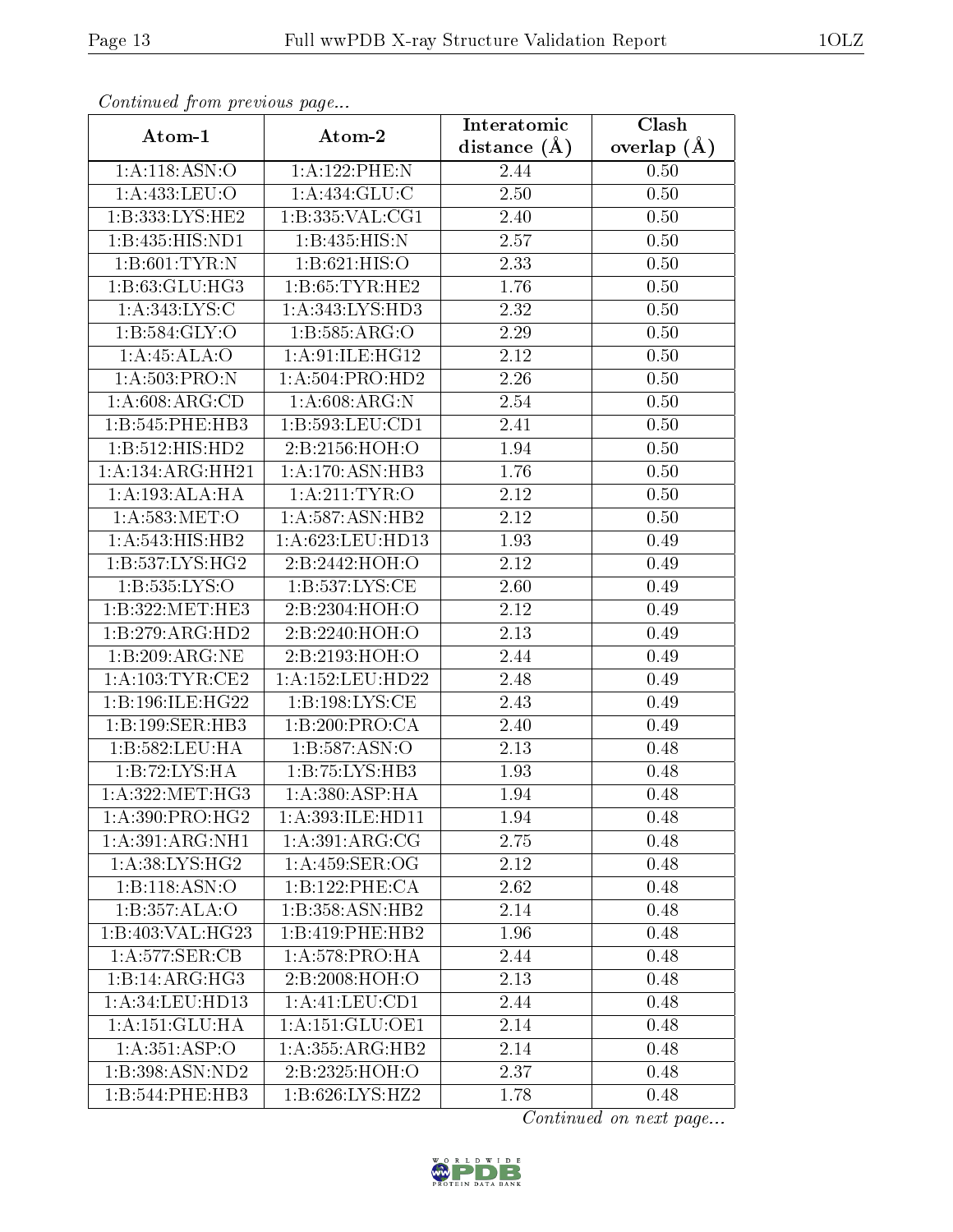| Communica from precious page |                               | Interatomic    | Clash         |
|------------------------------|-------------------------------|----------------|---------------|
| Atom-1                       | Atom-2                        | distance $(A)$ | overlap $(A)$ |
| 1: B:69: SER:O               | 1:B:73:LYS:HB2                | 2.13           | 0.48          |
| 1:A:267:LEU:HD23             | 1:B:297:ASN:HA                | 1.94           | 0.48          |
| 1: A:591: PHE: HD1           | 1: B: 550: THR: HG21          | 1.79           | 0.48          |
| 1: A:308: ASN:ND2            | 2:A:2242:HOH:O                | 2.43           | 0.48          |
| 1:A:392:LEU:C                | 1:A:392:LEU:HD23              | 2.34           | 0.48          |
| 1:A:517:PRO:O                | 1: A:520: GLY:N               | 2.47           | 0.48          |
| 1: A:626: LYS:O              | 1:A:627:VAL:HB                | 2.14           | 0.48          |
| 1: A: 336: ARG: HD2          | 1:A:338:ASN:ND2               | 2.28           | 0.47          |
| 1:B:460:LYS:H                | $1:B:464:\overline{ARG:HH21}$ | 1.60           | 0.47          |
| 1:A:198:LYS:HB2              | 2:A:2127:HOH:O                | 2.14           | 0.47          |
| 1:A:301:LEU:HD23             | 1:A:395:LYS:HA                | 1.95           | 0.47          |
| 1:B:62:HIS:HB3               | 1:B:122:PHE:CD2               | 2.50           | 0.47          |
| 1:B:169:ARG:O                | 1:B:175:PRO:HA                | 2.14           | 0.47          |
| 1:B:572:VAL:O                | 1:B:572:VAL:HG23              | 2.15           | 0.47          |
| 1:B:196:ILE:HG22             | 1:B:198:LYS:HE2               | 1.96           | 0.47          |
| 1:B:138:ASP:HB3              | 1:B:141:HIS:CG                | 2.49           | 0.47          |
| 1:B:600:VAL:HA               | 1:B:621:HIS:O                 | 2.15           | 0.47          |
| 1:B:556:SER:O                | 1:B:618:VAL:HG13              | 2.15           | 0.47          |
| 1:A:391:ARG:NH1              | 1: A:391:ARG:HG2              | 2.29           | 0.47          |
| 1: A:230: PRO:HB3            | 1:A:272:LEU:HB2               | 1.97           | 0.47          |
| 1: A: 343: LYS: O            | 1:A:345:ARG:N                 | 2.47           | 0.47          |
| 1:A:609:VAL:HG12             | 1: A:612: LYS:O               | 2.14           | 0.47          |
| 1:B:391:ARG:HD3              | 1:B:391:ARG:HA                | 1.76           | 0.47          |
| 1: B:460: LYS:O              | 1:B:461:LYS:HG2               | $2.15\,$       | 0.47          |
| 1: A:261:SER:HB2             | 1:A:267:LEU:O                 | 2.15           | 0.46          |
| 1: A: 515: GLU:O             | 1: A:516: SER:O               | 2.33           | 0.46          |
| 1:A:84:GLN:OE1               | 1: A:84: GLN:HA               | 2.15           | 0.46          |
| 1:B:59:GLU:OE1               | 1:B:59:GLU:HA                 | 2.15           | 0.46          |
| 1:A:86:GLU:HB3               | 1:A:110:PHE:HE2               | 1.79           | 0.46          |
| 1: A:100:THR:HG23            | 1:A:100:THR:O                 | 2.14           | 0.46          |
| 1:B:47:GLU:OE2               | 1:B:67:LYS:HB3                | 2.15           | 0.46          |
| 1: A:346: PRO:HG2            | $1: A:372:$ PHE: $CD2$        | 2.50           | 0.46          |
| 1:A:517:PRO:O                | $1: A:518:$ SER:C             | 2.54           | 0.46          |
| 1:B:118:ASN:ND2              | 2:B:2100:HOH:O                | 2.49           | 0.46          |
| 1: A:495: ARG: CG            | 1:A:495:ARG:NH1               | 2.63           | 0.46          |
| 1:B:555:CYS:HB2              | 1: B:566:TRP: CZ2             | 2.50           | 0.46          |
| 1: A:608: ARG: NH1           | 1: A:608: ARG:HG3             | 2.29           | 0.46          |
| $1:A:108:\overline{ASN:HB3}$ | 1: A: 111: GLN: O             | 2.15           | 0.46          |
| 1:B:495:ARG:HD2              | 2:B:2386:HOH:O                | 2.16           | 0.46          |
| 1:B:446:PHE:CE1              | 1:B:475:VAL:HG23              | 2.50           | 0.46          |
| 1:B:281:PRO:HB3              | 2:B:2247:HOH:O                | $2.16\,$       | 0.45          |

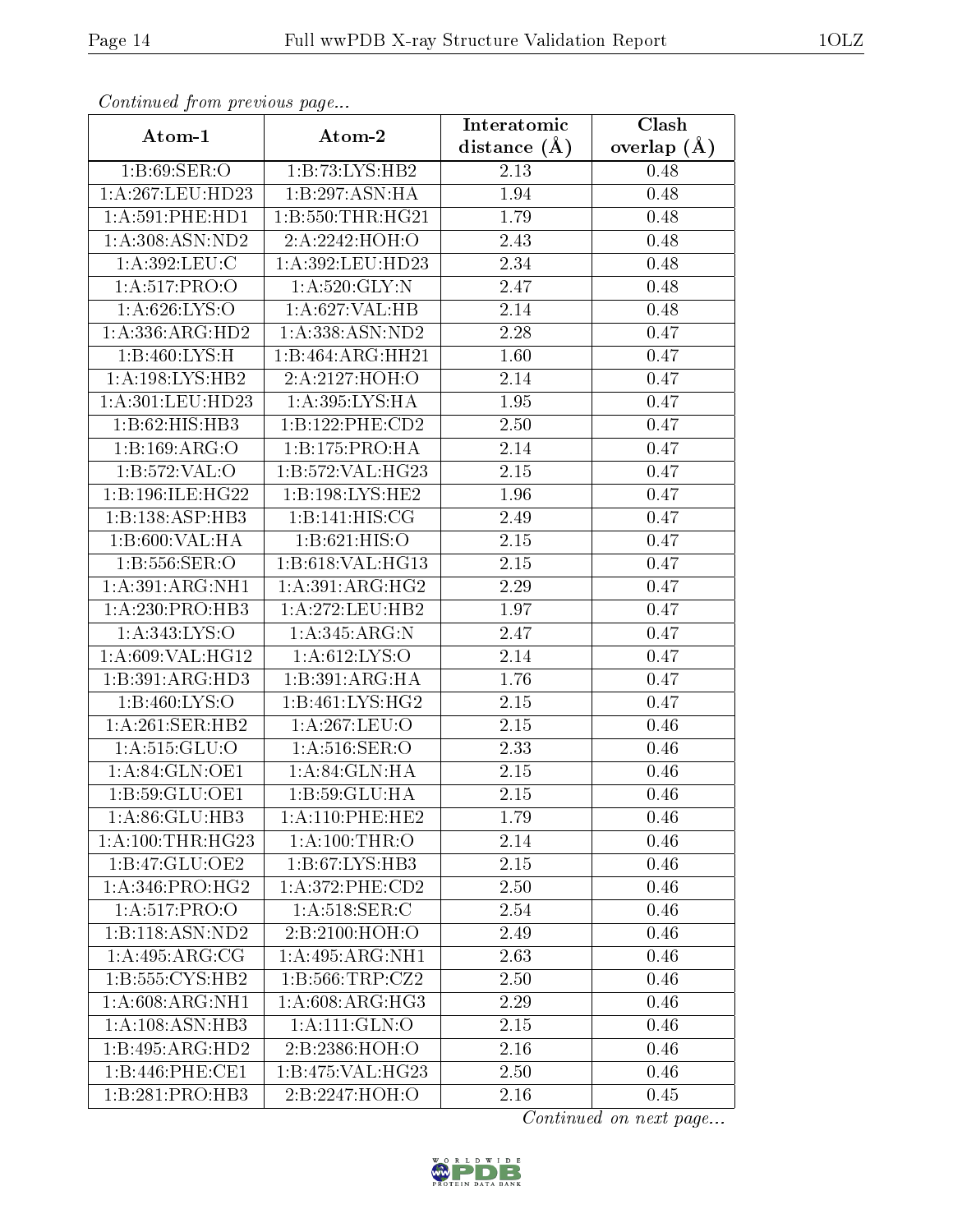| Continued from previous page    |                             | Interatomic       | Clash         |
|---------------------------------|-----------------------------|-------------------|---------------|
| Atom-1                          | Atom-2                      | distance $(\AA)$  | overlap $(A)$ |
| 1:A:188:PRO:HA<br>1:A:215:THR:O |                             | 2.16              | 0.45          |
| 1:A:234:ARG:NH1                 | 2:A:2212:HOH:O              | 2.49              | $0.45\,$      |
| 1: A:320: LYS: HE3              | 1: A: 336: ARG: HH11        | 1.82              | 0.45          |
| 1: B:598: SER:OG                | 1:B:624:GLU:HA              | 2.16              | 0.45          |
| 1:A:181:ALA:HB1                 | 1: A: 183: PRO: HD2         | 1.98              | 0.45          |
| 1: A:151: GLU:OE1               | 1:A:171:SER:HB3             | 2.17              | $0.45\,$      |
| $1:A:92:ARG:\overline{HD2}$     | 1: A:143:TYR:CE2            | $\overline{2.52}$ | 0.45          |
| 1:A:503:PRO:CD                  | 1: A:504:PRO:HD2            | 2.47              | 0.45          |
| 1: B: 536: SER: O               | 1:B:537:LYS:O               | $\overline{2}.34$ | 0.45          |
| 1:B:196:ILE:O                   | 1:B:198:LYS:HE3             | 2.17              | 0.45          |
| 1: B:581: GLY:O                 | 1:B:589:LEU:HD12            | 2.16              | 0.45          |
| 1: A:524: GLU:CG                | 1:A:531:VAL:HG21            | 2.47              | 0.44          |
| 1:A:37:ASP:O                    | 1:A:38:LYS:HB2              | 2.17              | 0.44          |
| 1: A:528: ASP:O                 | 1:A:531:VAL:HG22            | 2.17              | 0.44          |
| 1: A:262:ARG:HA                 | 2:A:2220:HOH:O              | 2.17              | 0.44          |
| 1:A:343:LYS:O                   | 1: A:344: PRO:C             | 2.51              | 0.44          |
| 1:B:370:LEU:HD11                | 2:B:2289:HOH:O              | 2.18              | 0.44          |
| 1:B:47:GLU:CD                   | 1:B:67:LYS:HA               | 2.38              | 0.44          |
| 1:B:608:ARG:NH1                 | $2:B:2435:\overline{HOH:O}$ | 2.35              | 0.44          |
| 1:A:100:THR:HG23                | 2:A:2134:HOH:O              | 2.18              | 0.44          |
| 1:A:247:GLN:O                   | 1:A:248:LYS:HB2             | 2.17              | 0.44          |
| 1:A:420:VAL:O                   | 1:A:420:VAL:HG23            | 2.18              | 0.44          |
| 1:A:489:GLU:O                   | 1:A:493:LEU:HD12            | 2.18              | 0.44          |
| 1:B:63:GLU:HG3                  | 1: B: 65: TYR: CE2          | 2.52              | 0.44          |
| 1: A:446: PHE:CE1               | 1:A:475:VAL:HG23            | 2.53              | 0.44          |
| 1: A:504:PRO:CD                 | 1:A:517:PRO:H <sub>G3</sub> | 2.48              | 0.44          |
| 1:B:328:GLU:HB3                 | 2:B:2266:HOH:O              | $2.18\,$          | 0.44          |
| 1: A:576: GLU:OE1               | 1:A:577:SER:O               | 2.36              | 0.44          |
| 1:B:324:SER:HB2                 | 1:B:334:TRP:CZ2             | 2.53              | 0.44          |
| 1: A:516: SER:O                 | 1: A:518: SER: N            | 2.50              | 0.44          |
| 1: A: 593: LEU: HA              | 1: A: 593: LEU: HD12        | 1.84              | 0.44          |
| 1: A:543:HIS:HB2                | 1: A:623:LEU:CD1            | 2.47              | 0.44          |
| 1: B: 153: TYR: CZ              | 1:B:169:ARG:HD3             | 2.53              | 0.44          |
| 1: A:526: SER:O                 | 1: A:610: LYS: HB2          | 2.18              | 0.43          |
| 1: A:609: VAL: CG2              | 1: A:610: LYS:N             | 2.67              | 0.43          |
| 1:B:573:LEU:HD23                | 1:B:573:LEU:O               | 2.17              | 0.43          |
| 1: A: 123: LYS: HD3             | 2:A:2137:HOH:O              | 2.18              | 0.43          |
| 1:B:154:SER:O                   | 1:B:167:ILE:HA              | 2.18              | 0.43          |
| 1:A:595:GLU:HA                  | 1: A:625: VAL:CG1           | 2.48              | 0.43          |
| 1: A:28: ASN: HA                | 1:A:471:ASN:HA              | 1.99              | 0.43          |
| 1:B:395:LYS:HZ2                 | 1:B:395:LYS:HB3             | 1.84              | 0.43          |

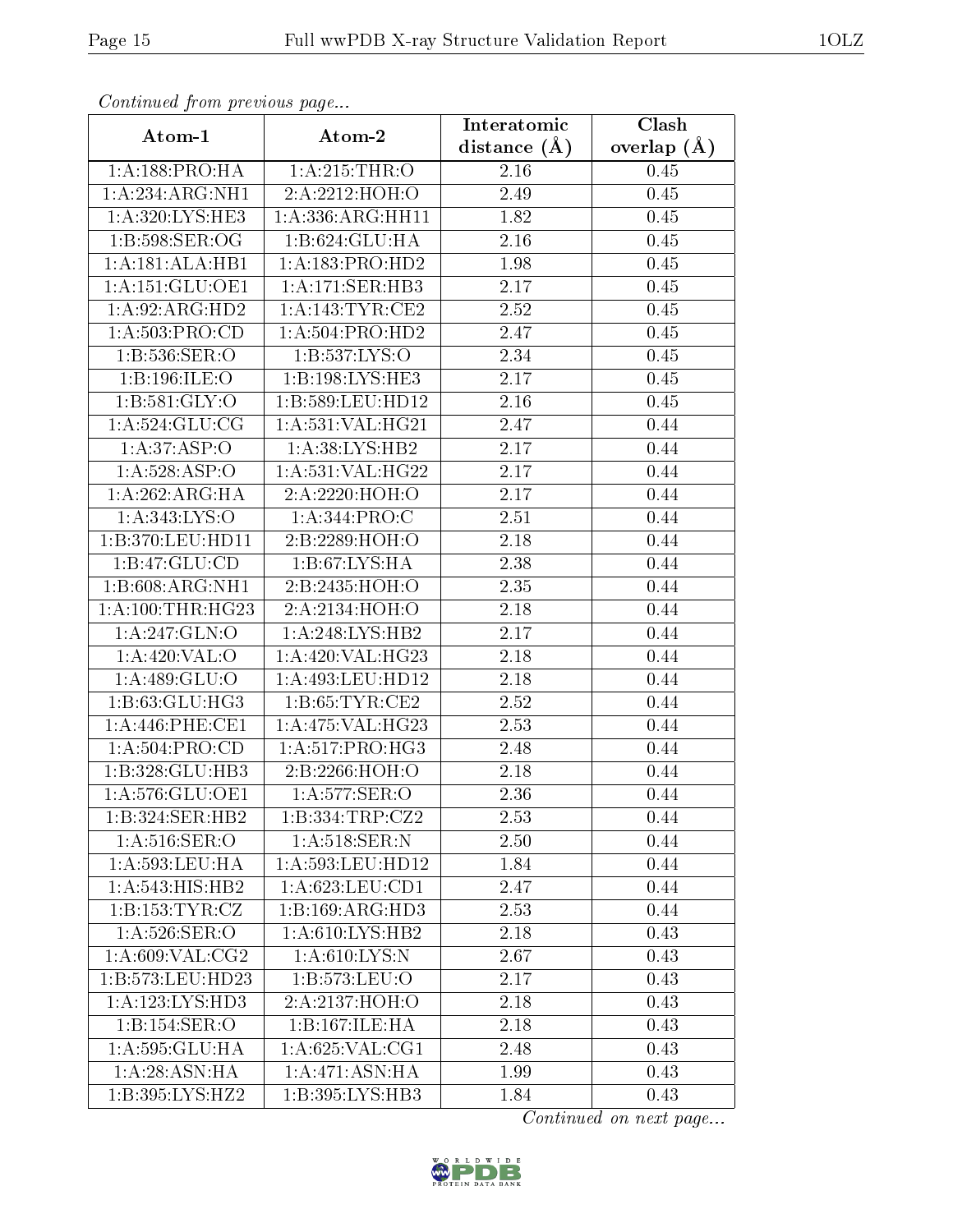| Continuea from previous page |                              | Interatomic    | Clash         |  |
|------------------------------|------------------------------|----------------|---------------|--|
| Atom-1                       | Atom-2                       | distance $(A)$ | overlap $(A)$ |  |
| 1:A:598:SER:OG               | 1:A:625:VAL:HG12             | 2.18           | 0.43          |  |
| 1:B:336:ARG:NE               | 1:B:380:ASP:OD2              | 2.48           | 0.43          |  |
| 1:B:262:ARG:HD2              | 1:B:389:ARG:NH1              | 2.33           | 0.43          |  |
| 1:B:13:HIS:HB3               | 2:B:2008:HOH:O               | 2.19           | 0.43          |  |
| 1:B:301:LEU:HD11             | 1: B:395: LYS: HG3           | 2.00           | 0.43          |  |
| 1:A:102:LEU:HG               | 1:A:119:LEU:HD21             | 2.00           | 0.43          |  |
| 1:A:503:PRO:HD2              | 1: A:504:PRO:HD2             | $2.01\,$       | 0.43          |  |
| 1: A: 564: VAL: HG21         | 2:A:2389:HOH:O               | 2.18           | 0.43          |  |
| 1:B:12:GLU:HB2               | 1:B:14:ARG:HD3               | $2.00\,$       | 0.43          |  |
| 1:B:562:ALA:HB2              | 1:B:607:GLU:HG3              | 2.01           | 0.43          |  |
| 1: A: 333: LYS: HG3          | 1:B:333:LYS:NZ               | 2.34           | 0.42          |  |
| 1:B:394:LYS:HG2              | 1:B:397:VAL:HG11             | 2.00           | 0.42          |  |
| 1:A:408:GLN:HG2              | 1: A:412: GLY:O              | 2.19           | 0.42          |  |
| 1: A:516: SER: CB            | 1: A:517: PRO:HD2            | 2.44           | 0.42          |  |
| 1:A:517:PRO:O                | 1: A:521:LEU:HG              | 2.20           | 0.42          |  |
| 1:B:14:ARG:H                 | 1:B:14:ARG:HG3               | 1.62           | 0.42          |  |
| 1:A:354:ALA:O                | 1: A: 359: TYR: HB2          | 2.19           | 0.42          |  |
| 1:A:421:SER:HB2              | 1:A:452:VAL:HB               | $2.01\,$       | 0.42          |  |
| 1:B:446:PHE:HB3              | 1:B:448:ASP:OD1              | 2.19           | 0.42          |  |
| 1: B:567: LYS: HG2           | $1:B:572:VAL: \overline{HA}$ | 2.01           | 0.42          |  |
| 1: A: 563: ARG: HA           | 2:A:2383:HOH:O               | 2.19           | 0.42          |  |
| 1: A:241: GLY:HA2            | 1: A:249: LYS:O              | 2.20           | 0.42          |  |
| 1:B:463:ASN:HA               | 1:B:463:ASN:HD22             | 1.61           | 0.42          |  |
| 1: A:450: GLU:OE2            | 1: A: 451: PRO: HD2          | 2.19           | 0.42          |  |
| 1: A:62: HIS: NE2            | 2:A:2088:HOH:O               | 2.36           | 0.42          |  |
| 1:B:327:VAL:O                | 1:B:328:GLU:HB2              | 2.19           | 0.42          |  |
| 1:B:345:ARG:HA               | 1:B:346:PRO:HD3              | 1.96           | 0.42          |  |
| 1:B:464:ARG:NH1              | 1:B:479:LEU:HDI1             | 2.35           | 0.42          |  |
| 1:A:118:ASN:ND2              | 2:A:2135:HOH:O               | 2.52           | 0.42          |  |
| 1: A:46: ARG:O               | 1:A:47:GLU:HB2               | 2.19           | 0.42          |  |
| 1: A:92: ARG:HD2             | 1:A:143:TYR:CZ               | 2.55           | 0.42          |  |
| 1:B:13:HIS:ND1               | 1:B:447:GLN:HG2              | 2.34           | 0.42          |  |
| 1:B:285:VAL:O                | 1:B:285:VAL:H <sub>G13</sub> | 2.20           | 0.42          |  |
| 1: A: 534: ASP: CG           | 1:A:535:LYS:N                | 2.73           | 0.42          |  |
| 1: A:582:LEU:CD2             | 1:A:585:ARG:HA               | 2.49           | 0.42          |  |
| 1:A:225:PHE:HE2              | 1: A:296:LEU:CD2             | 2.33           | 0.41          |  |
| 1: A:34:LEU:HD13             | 1:A:41:LEU:HD13              | 2.02           | 0.41          |  |
| 1:B:116:HIS:CE1              | 1:B:127:LYS:HE3              | 2.55           | 0.41          |  |
| 1:B:532:CYS:HB2              | 1:B:535:LYS:HE2              | 2.01           | 0.41          |  |
| 1: A:513: GLN: HG3           | 1: A:514:THR:N               | 2.36           | 0.41          |  |
| 1:A:68:VAL:HG21              | 1: A:87: CYS:O               | 2.20           | 0.41          |  |

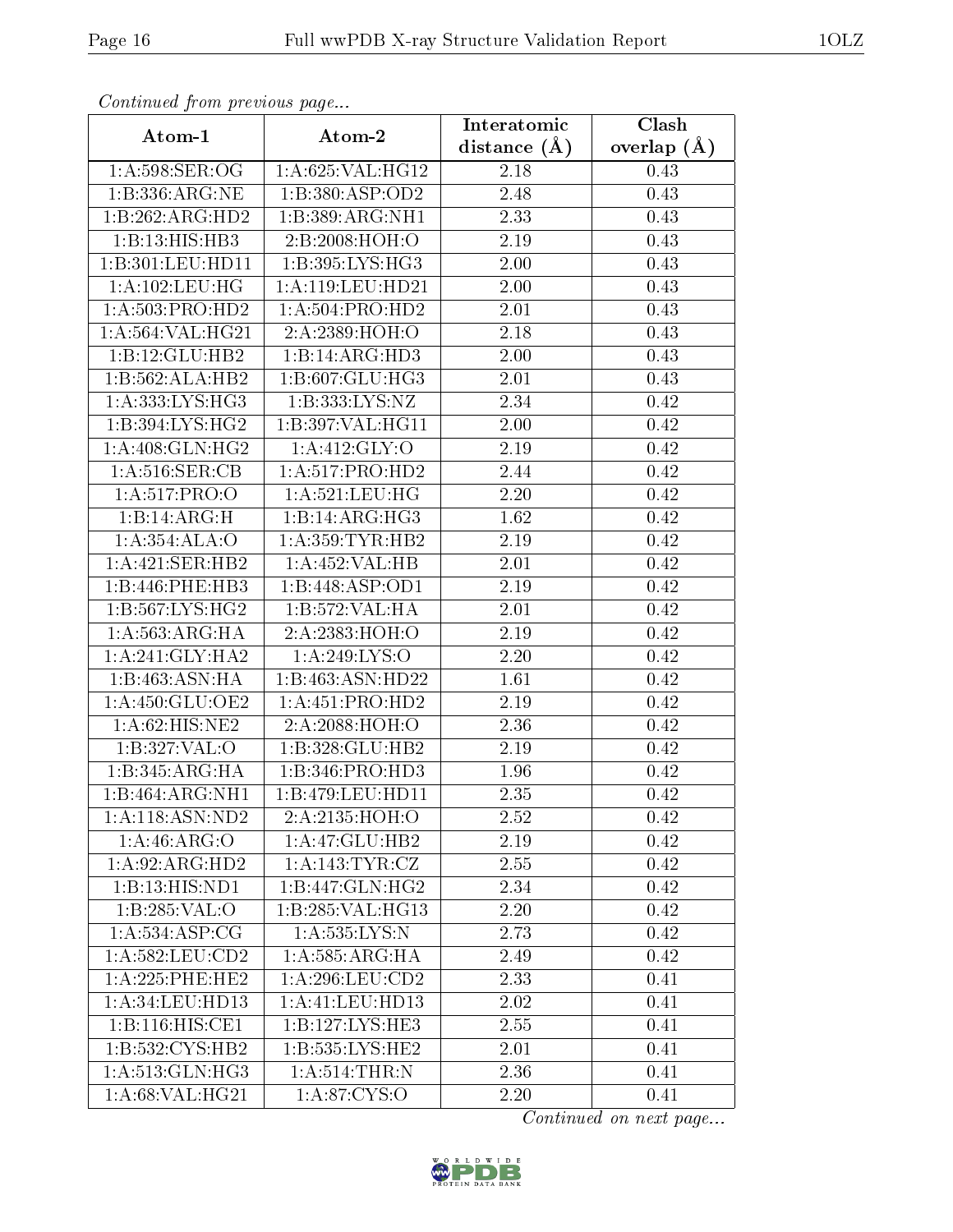| Continuou jiom protivus pugo |                              | Interatomic      | Clash         |  |
|------------------------------|------------------------------|------------------|---------------|--|
| Atom-1                       | Atom-2                       | distance $(\AA)$ | overlap $(A)$ |  |
| 1:A:240:GLN:HB2              | 1:A:362:SER:OG               | 2.19             | 0.41          |  |
| 1:A:524:GLU:C                | 1: A:526: SER:H              | 2.23             | 0.41          |  |
| 1:B:552:GLU:HG3              | 1:B:552:GLU:H                | 1.78             | 0.41          |  |
| 1:A:408:GLN:NE2              | 1: A:412: GLY:O              | 2.51             | 0.41          |  |
| 1:B:148:VAL:HG22             | 1:B:195:VAL:HG22             | 2.02             | 0.41          |  |
| 1:B:182:ILE:HD11             | 2:B:2172:HOH:O               | 2.19             | 0.41          |  |
| 1:B:329:GLN:O                | 1:B:330:SER:CB               | 2.68             | 0.41          |  |
| 1: B: 503: PRO:CD            | 1:B:504:PRO:HD2              | 2.51             | 0.41          |  |
| 1: A: 565: PHE: CD1          | 1:A:565:PHE:N                | 2.88             | 0.41          |  |
| 1:B:563:ARG:HG2              | 2:B:2189:HOH:O               | 2.21             | 0.41          |  |
| 1:A:154:SER:O                | 1:A:167:ILE:HA               | 2.20             | 0.41          |  |
| 1:B:280:SER:HA               | 1:B:281:PRO:HD3              | 1.96             | 0.41          |  |
| 1:A:138:ASP:HB3              | $1:A:141:HIS:\overline{CG}$  | 2.55             | 0.41          |  |
| 1: A:12: GLU:H               | 1: A: 15: GLU: CG            | 2.34             | 0.41          |  |
| 1:A:551:ALA:O                | 1:A:589:LEU:HA               | 2.20             | 0.41          |  |
| 1:A:333:LYS:CD               | 1:B:333:LYS:HD3              | 2.51             | 0.41          |  |
| 1: A:511:LEU:HA              | 1: A: 511: LEU: HD12         | 1.75             | 0.41          |  |
| 1:B:353:GLU:H                | 1:B:353:GLU:HG2              | 1.65             | 0.41          |  |
| 1:B:532:CYS:HA               | 1:B:533:PRO:HD3              | 1.94             | 0.41          |  |
| 1:B:604:LEU:HD22             | 1:B:617:VAL:HG22             | 2.02             | 0.41          |  |
| 1: A: 182: ILE: HA           | 1:A:182:ILE:HD12             | 1.86             | 0.41          |  |
| 1:B:187:GLU:HA               | 2:B:2142:HOH:O               | 2.20             | 0.41          |  |
| 1:B:395:LYS:NZ               | 1:B:395:LYS:HB3              | 2.36             | 0.41          |  |
| 1: B:625: VAL:O              | 1:B:625:VAL:HG22             | 2.21             | 0.41          |  |
| 1: A:608: ARG: NH1           | 1: A:608: ARG: CG            | 2.84             | 0.41          |  |
| 1:B:24:PRO:O                 | 1:B:25:ASP:HB2               | 2.21             | 0.41          |  |
| 1:B:346:PRO:HG2              | 1: B:372: PHE:CD2            | 2.56             | 0.41          |  |
| 1:B:98:SER:HB2               | 2:B:2085:HOH:O               | 2.21             | 0.41          |  |
| 1:A:131:GLY:O                | $1:A:134:ARG:H\overline{G3}$ | 2.21             | 0.40          |  |
| $1:B:281:PRO:H\overline{A}$  | 2:B:2244:HOH:O               | 2.20             | 0.40          |  |
| 1:A:229:ILE:HA               | 1: A:230:PRO:HD3             | 1.91             | 0.40          |  |
| 1: A:610: LYS: HG3           | 2:A:2359:HOH:O               | 2.20             | 0.40          |  |
| 1:B:583:MET:HB3              | 1:B:587:ASN:HB2              | 2.03             | 0.40          |  |
| 1:A:543:HIS:NE2              | 1:A:621:HIS:ND1              | 2.55             | 0.40          |  |
| 1:B:231:ARG:NH1              | 1:B:257:ARG:HG3              | 2.36             | 0.40          |  |
| 1: A: 333: LYS: HZ3          | 1:B:333:LYS:HB2              | 1.84             | 0.40          |  |
| 1:B:434:GLU:OE2              | 1: B:610: LYS: HE3           | 2.22             | 0.40          |  |
| 1:B:484:LYS:HD2              | 2:B:2009:HOH:O               | 2.20             | 0.40          |  |
| 1:A:609:VAL:HG13             | 1: A:610:LYS:N               | 2.36             | 0.40          |  |
| 1:B:291:LEU:HD11             | 1:B:399:TYR:HB2              | 2.03             | 0.40          |  |
| 1:B:29:TYR:CD2               | 1:B:473:GLY:HA2              | 2.57             | 0.40          |  |

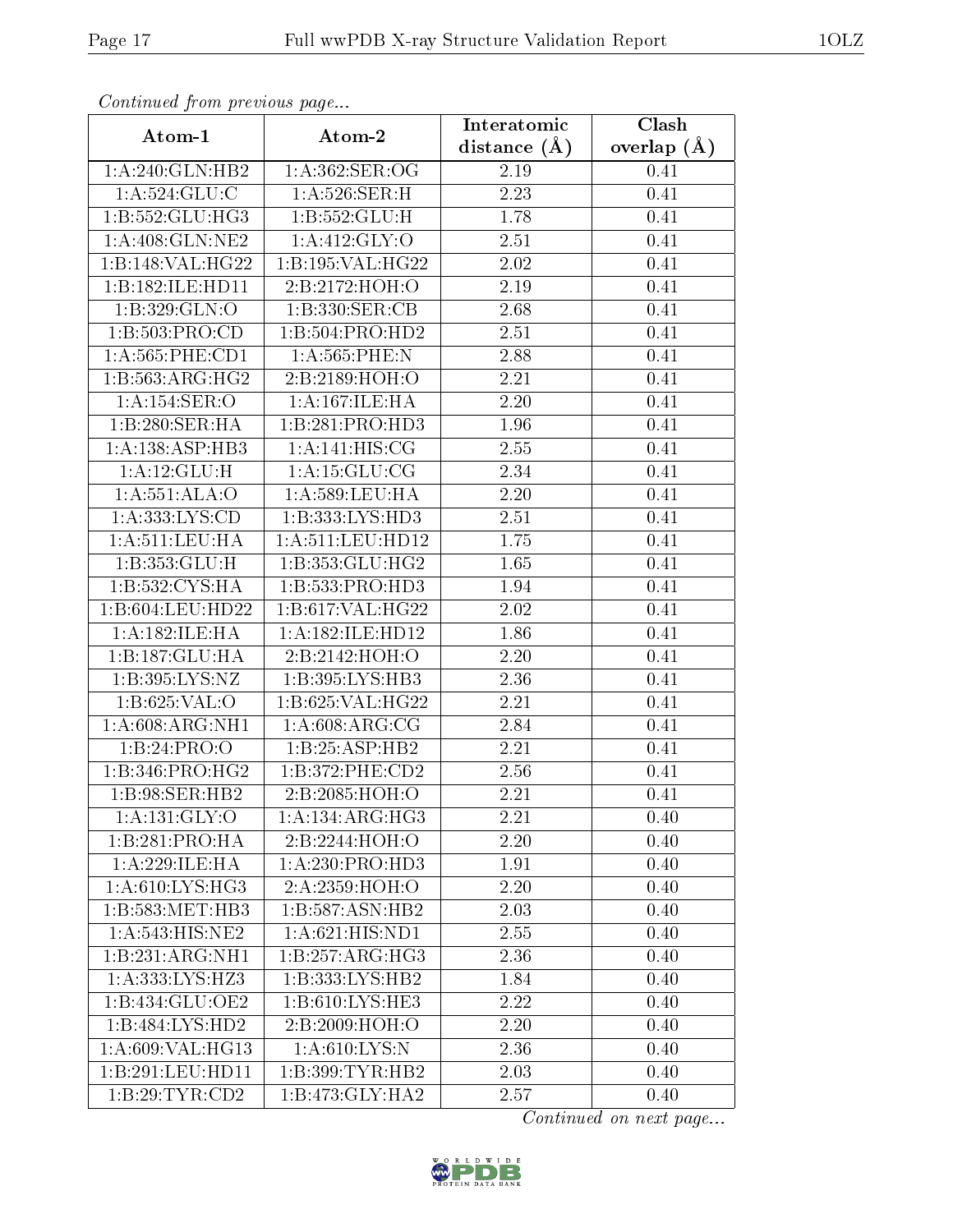| Atom-1            | Atom-2             | Interatomic<br>distance $(A)$ | Clash<br>overlap<br>(A) |
|-------------------|--------------------|-------------------------------|-------------------------|
| 1:B:70:GLU:OE1    | 1: B: 83: LYS: NZ  | 2.48                          | 0.40                    |
| 1: A: 155: GLY: O | 1: A: 156: THR: HB | 2.22                          | 0.40                    |
| 1:A:73:LYS:HB2    | 1:A:73:LYS:HE3     | 1.82                          | 0.40                    |
| 1: A:97:LEU:HD23  | 1:A:97:LEU:HA      | 177                           | 0.40                    |
| 1:B:577:SER:CB    | 1:B:578:PRO:HA     | 2.51                          |                         |

There are no symmetry-related clashes.

### 5.3 Torsion angles (i)

#### 5.3.1 Protein backbone (i)

In the following table, the Percentiles column shows the percent Ramachandran outliers of the chain as a percentile score with respect to all X-ray entries followed by that with respect to entries of similar resolution.

The Analysed column shows the number of residues for which the backbone conformation was analysed, and the total number of residues.

| Mol | Chain | Analysed         | Favoured     |            | Allowed   Outliers | Percentiles           |                 |
|-----|-------|------------------|--------------|------------|--------------------|-----------------------|-----------------|
|     |       | $618/663$ (93\%) | 565 $(91\%)$ | 35(6%)     | $18(3\%)$          | $\vert 4 \vert \vert$ |                 |
|     |       | $618/663$ (93%)  | 567 (92%)    | 38 $(6\%)$ | $13(2\%)$          |                       | $\sqrt{2}$      |
| All | Αll   | 1236/1326(93%)   | $1132(92\%)$ | 73 (6\%)   | 31 $(2\%)$         | $\boxed{5}$           | $\vert \vert$ 2 |

All (31) Ramachandran outliers are listed below:

| Mol            | Chain          | Res | $_{\rm Type}$ |
|----------------|----------------|-----|---------------|
| 1              | А              | 434 | GLU           |
| $\mathbf{1}$   | A              | 511 | LEU           |
| $\mathbf{1}$   | А              | 516 | SER.          |
| 1              | $\overline{A}$ | 610 | <b>LYS</b>    |
| $\mathbf{1}$   | B              | 199 | SER.          |
| $\mathbf{1}$   | B              | 280 | SER           |
| $\mathbf{1}$   | В              | 343 | <b>LYS</b>    |
| $\mathbf{1}$   | В              | 537 | <b>LYS</b>    |
| 1              | В              | 585 | ARG           |
| $\mathbf{1}$   | В              | 586 | <b>LYS</b>    |
| $\overline{1}$ | В              | 610 | <b>LYS</b>    |
| 1              | A              | 326 | $\rm THR$     |
| 1              | A              | 435 | HIS           |

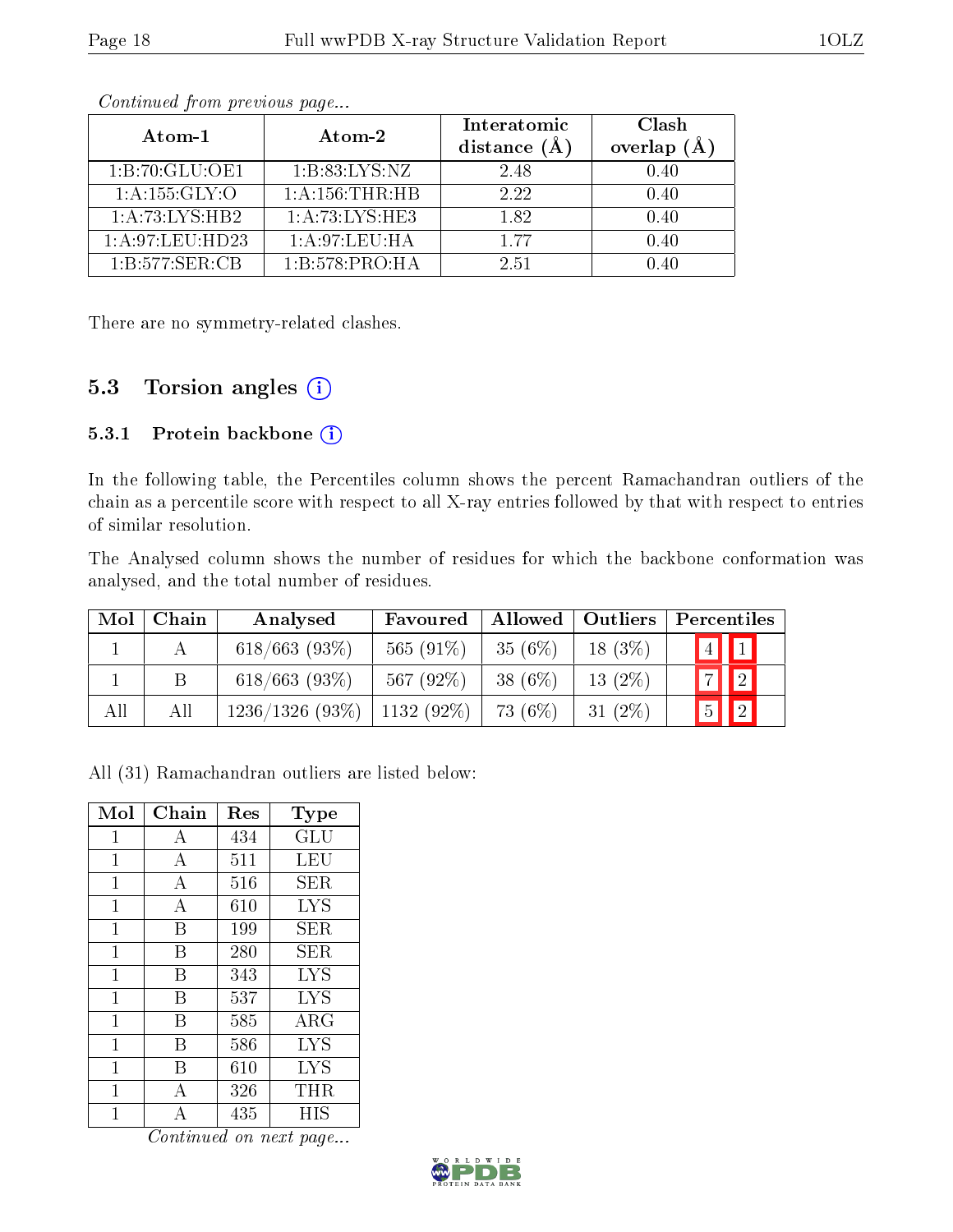| Mol            | Chain                   | Res              | <b>Type</b>               |
|----------------|-------------------------|------------------|---------------------------|
| $\mathbf{1}$   | A                       | 512              | <b>HIS</b>                |
| $\mathbf{1}$   | $\mathbf A$             | 513              | <b>GLN</b>                |
| $\mathbf{1}$   | $\overline{A}$          | $\overline{5}17$ | PRO                       |
| $\mathbf{1}$   | $\overline{\rm A}$      | 582              | <b>LEU</b>                |
| $\overline{1}$ | $\overline{\rm A}$      | 586              | $\overline{\text{LYS}}$   |
| $\mathbf{1}$   | $\overline{A}$          | 609              | <b>VAL</b>                |
| $\overline{1}$ | $\overline{\rm A}$      | 627              | <b>VAL</b>                |
| $\overline{1}$ | $\overline{\mathbf{B}}$ | 593              | <b>LEU</b>                |
| $\mathbf{1}$   | $\overline{\rm A}$      | 549              | <b>GLY</b>                |
| $\mathbf{1}$   | $\overline{\mathrm{B}}$ | 594              | <b>SER</b>                |
| $\mathbf{1}$   | $\overline{\rm A}$      | 328              | $\overline{\mathrm{GLU}}$ |
| $\mathbf{1}$   | $\overline{\mathrm{B}}$ | 538              | $\overline{\text{GLY}}$   |
| $\mathbf{1}$   | $\overline{B}$          | 569              | <b>GLN</b>                |
| $\mathbf{1}$   | $\boldsymbol{B}$        | 575              | ALA                       |
| $\overline{1}$ | $\overline{\rm A}$      | 331              | <b>HIS</b>                |
| $\mathbf{1}$   | $\overline{\rm A}$      | 343              | <b>LYS</b>                |
| $\mathbf{1}$   | $\overline{\mathrm{B}}$ | 342              | PRO                       |
| $\mathbf 1$    | А                       | 300              | $\rm GLY$                 |

#### 5.3.2 Protein sidechains  $(i)$

In the following table, the Percentiles column shows the percent sidechain outliers of the chain as a percentile score with respect to all X-ray entries followed by that with respect to entries of similar resolution.

The Analysed column shows the number of residues for which the sidechain conformation was analysed, and the total number of residues.

| Mol | Chain       | Analysed          | Rotameric    | Outliers   | Percentiles       |
|-----|-------------|-------------------|--------------|------------|-------------------|
|     |             | $545/582(94\%)$   | 471 (86\%)   | 74 (14\%)  | $\boxed{2}$<br> 3 |
|     | $\mathsf B$ | $545/582(94\%)$   | 465 $(85%)$  | $80(15\%)$ |                   |
| All | All         | $1090/1164(94\%)$ | 936 $(86\%)$ | 154 (14\%) |                   |

All (154) residues with a non-rotameric sidechain are listed below:

| Mol | Chain | Res | <b>Type</b> |
|-----|-------|-----|-------------|
|     |       | 15  | GLU         |
|     |       | 34  | LEU         |
|     |       | 36  | GLU         |
|     |       | 38  | <b>LYS</b>  |
|     |       | 72  | LYS         |

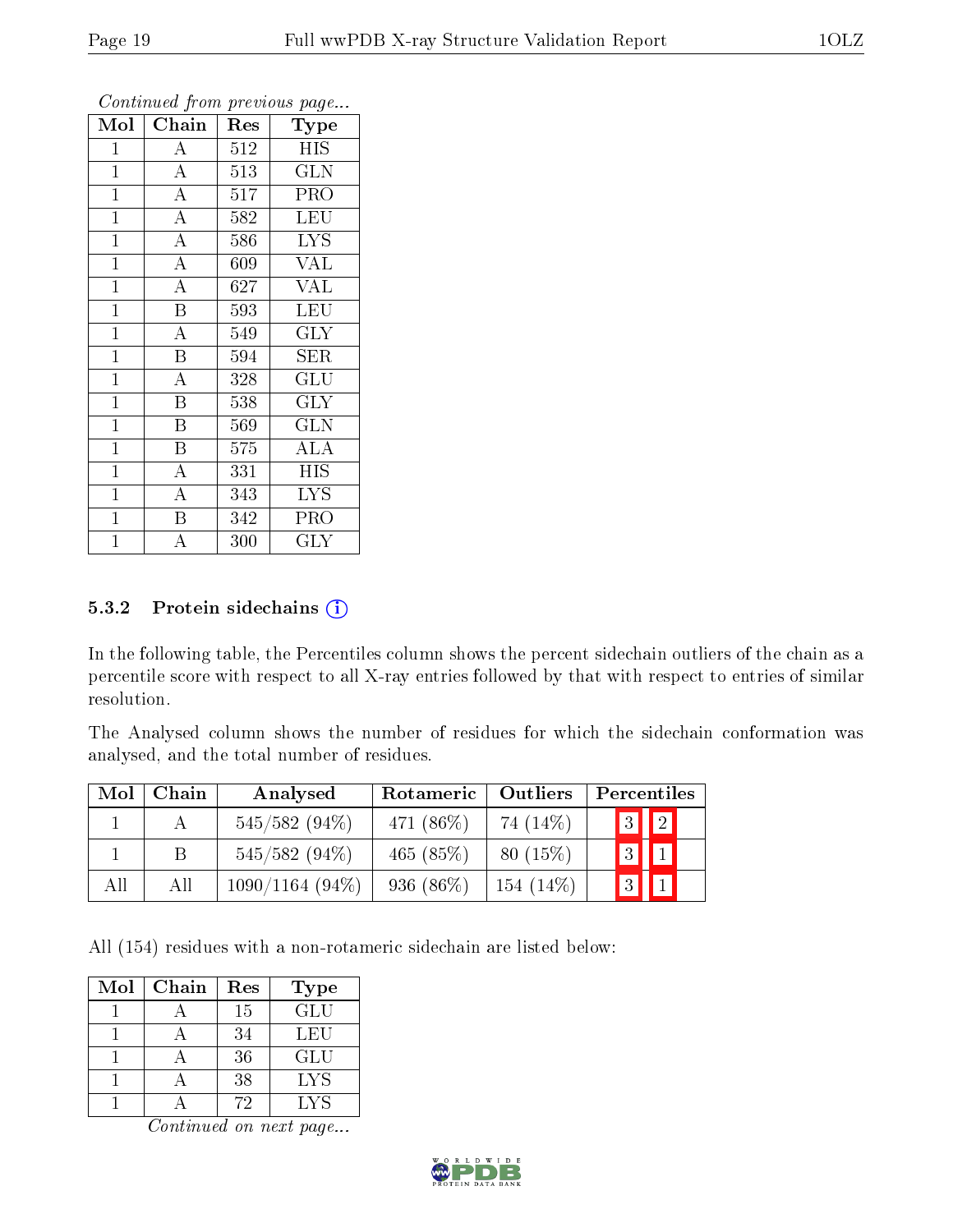| Mol            | $\overline{\text{Chain}}$                                                                                                                                                                                                         | Res              | $\overline{\phantom{a}}$<br>Type |
|----------------|-----------------------------------------------------------------------------------------------------------------------------------------------------------------------------------------------------------------------------------|------------------|----------------------------------|
| $\mathbf{1}$   | $\overline{A}$                                                                                                                                                                                                                    | 82               | <b>SER</b>                       |
| $\overline{1}$ | $\overline{A}$                                                                                                                                                                                                                    | 88               | LEU                              |
| $\overline{1}$ |                                                                                                                                                                                                                                   | $\overline{97}$  | LEU                              |
| $\overline{1}$ |                                                                                                                                                                                                                                   | 100              | <b>THR</b>                       |
| $\overline{1}$ |                                                                                                                                                                                                                                   | <sup>132</sup>   | $\overline{\text{LYS}}$          |
| $\mathbf{1}$   |                                                                                                                                                                                                                                   | 173              | $\overline{HIS}$                 |
| $\mathbf{1}$   |                                                                                                                                                                                                                                   | 174              | $\overline{\text{SER}}$          |
| $\overline{1}$ |                                                                                                                                                                                                                                   | 182              | <b>ILE</b>                       |
| $\overline{1}$ |                                                                                                                                                                                                                                   | 195              | <b>VAL</b>                       |
| $\overline{1}$ |                                                                                                                                                                                                                                   | $\overline{197}$ | $\overline{\text{ARG}}$          |
| $\mathbf{1}$   |                                                                                                                                                                                                                                   | 198              | $\overline{\text{LYS}}$          |
| $\overline{1}$ |                                                                                                                                                                                                                                   | 209              | $\overline{\text{ARG}}$          |
| $\overline{1}$ |                                                                                                                                                                                                                                   | $\overline{225}$ | PHE                              |
| $\overline{1}$ | $\frac{\boxed{A}}{\boxed{A}} \frac{\boxed{A}}{\boxed{A}} \frac{\boxed{A}}{\boxed{A}} \frac{\boxed{A}}{\boxed{A}} \frac{\boxed{A}}{\boxed{A}} \frac{\boxed{A}}{\boxed{A}} \frac{\boxed{A}}{\boxed{A}} \frac{\boxed{A}}{\boxed{A}}$ | 227              | $\overline{\text{VAL}}$          |
| $\overline{1}$ |                                                                                                                                                                                                                                   | 234              | $\overline{\text{ARG}}$          |
| $\mathbf{1}$   |                                                                                                                                                                                                                                   | 244              | $\overline{\text{ARG}}$          |
| $\overline{1}$ |                                                                                                                                                                                                                                   | 245              | <b>THR</b>                       |
| $\mathbf{1}$   |                                                                                                                                                                                                                                   | 249              | IYS                              |
| $\overline{1}$ |                                                                                                                                                                                                                                   | 264              | $\overline{\text{ASP}}$          |
| $\overline{1}$ |                                                                                                                                                                                                                                   | $265\,$          | $\overline{\text{SER}}$          |
| $\overline{1}$ |                                                                                                                                                                                                                                   | 283              | LEU                              |
| $\overline{1}$ | $\frac{\overline{A}}{\overline{A}}$ $\frac{\overline{A}}{\overline{A}}$ $\frac{\overline{A}}{\overline{A}}$                                                                                                                       | 314              | $\overline{{\rm GLU}}$           |
| $\overline{1}$ |                                                                                                                                                                                                                                   | 320              | $\overline{\text{LYS}}$          |
| $\overline{1}$ |                                                                                                                                                                                                                                   | 323              | $\overline{\text{GLN}}$          |
| $\mathbf{1}$   |                                                                                                                                                                                                                                   | 330              | $\overline{\text{SER}}$          |
| $\mathbf{1}$   |                                                                                                                                                                                                                                   | 332              | <b>THR</b>                       |
| $\mathbf{1}$   |                                                                                                                                                                                                                                   | 333              | $\overline{\text{LYS}}$          |
| $\overline{1}$ |                                                                                                                                                                                                                                   | 343              | $\overline{LYS}$                 |
| $\overline{1}$ | $\overline{A}$                                                                                                                                                                                                                    | $\overline{352}$ | $\overline{\text{SER}}$          |
| 1              | $\mathbf{A}$                                                                                                                                                                                                                      | 358              | <b>ASN</b>                       |
| $\mathbf 1$    | $\overline{A}$                                                                                                                                                                                                                    | 361              | <b>SER</b>                       |
| $\mathbf 1$    | $\frac{\overline{A}}{\overline{A}}$                                                                                                                                                                                               | 389              | $\overline{\rm{ARG}}$            |
| $\mathbf{1}$   |                                                                                                                                                                                                                                   | 391              | $\rm{ARG}$                       |
| $\overline{1}$ | $\frac{\overline{A}}{\overline{A}}$ $\frac{\overline{A}}{\overline{A}}$                                                                                                                                                           | 392              | $\overline{\text{LEU}}$          |
| $\mathbf{1}$   |                                                                                                                                                                                                                                   | 432              | <b>SER</b>                       |
| $\mathbf 1$    |                                                                                                                                                                                                                                   | 433              | LEU                              |
| $\mathbf 1$    |                                                                                                                                                                                                                                   | 435              | $\overline{HIS}$                 |
| $\overline{1}$ | $\overline{A}$                                                                                                                                                                                                                    | 457              | $\overline{\text{LEU}}$          |
| $\mathbf{1}$   | $\overline{A}$                                                                                                                                                                                                                    | 461              | $\overline{\text{LYS}}$          |
| $\mathbf 1$    | $\overline{A}$                                                                                                                                                                                                                    | 495              | $\overline{\rm{ARG}}$            |
| $\mathbf{1}$   | $\overline{A}$                                                                                                                                                                                                                    | 511              | LEU                              |
| $\mathbf 1$    | $\overline{\rm A}$                                                                                                                                                                                                                | $\overline{5}13$ | $\overline{\text{GLN}}$          |

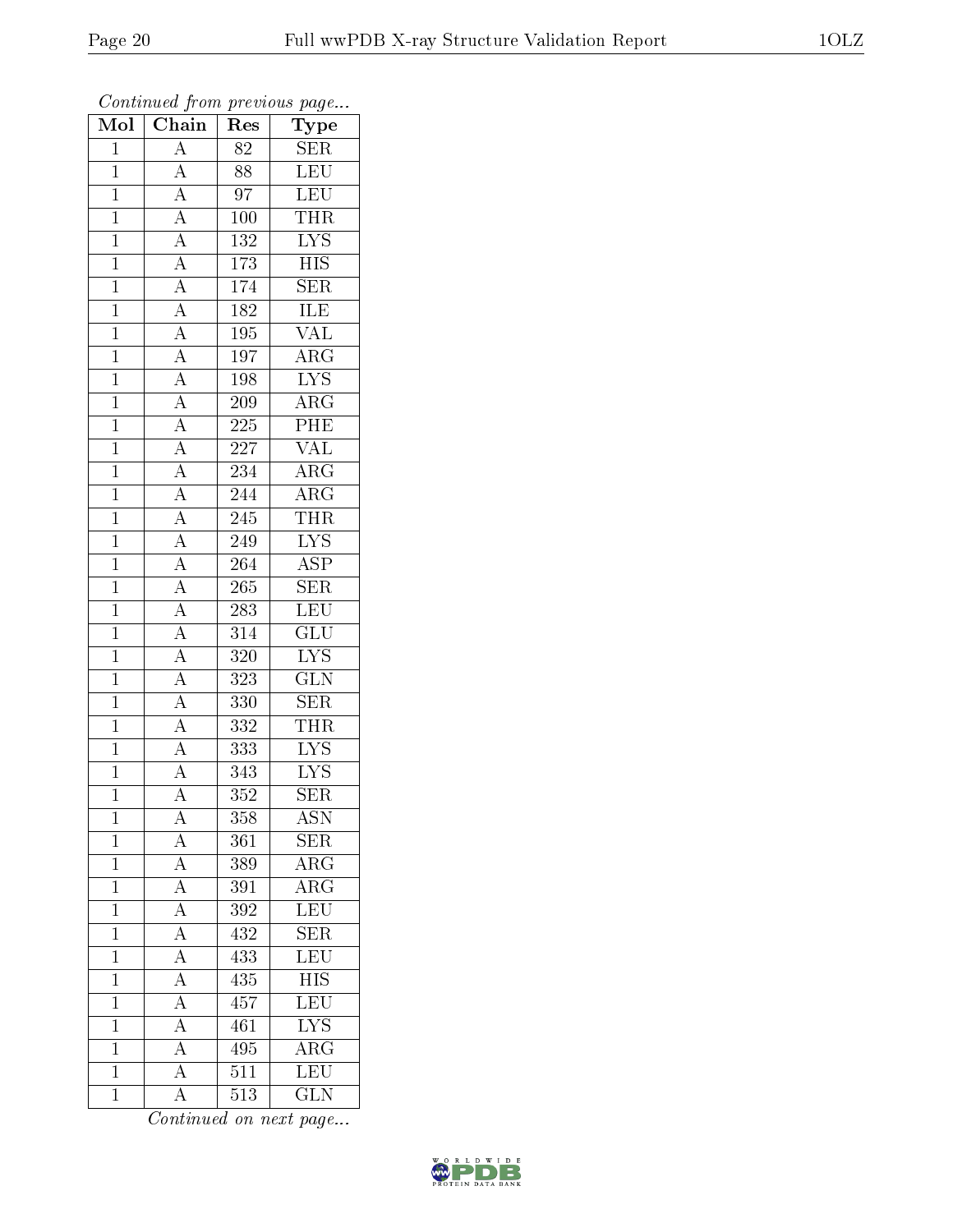| Mol            | $\overline{\text{Chain}}$                                                                                                                                                                                                                                                                                                                                                                                                                                   | Res              | $\mathbf{r}$ - $\mathbf{v}$<br>Type |
|----------------|-------------------------------------------------------------------------------------------------------------------------------------------------------------------------------------------------------------------------------------------------------------------------------------------------------------------------------------------------------------------------------------------------------------------------------------------------------------|------------------|-------------------------------------|
| $\mathbf{1}$   | $\overline{A}$                                                                                                                                                                                                                                                                                                                                                                                                                                              | 518              | SER                                 |
| $\mathbf{1}$   |                                                                                                                                                                                                                                                                                                                                                                                                                                                             | 519              | $\overline{\rm{ARG}}$               |
| $\overline{1}$ |                                                                                                                                                                                                                                                                                                                                                                                                                                                             | $\overline{530}$ | $\overline{\text{SER}}$             |
| $\mathbf{1}$   |                                                                                                                                                                                                                                                                                                                                                                                                                                                             | 534              | $\overline{\text{ASP}}$             |
| $\overline{1}$ |                                                                                                                                                                                                                                                                                                                                                                                                                                                             | 535              | $\overline{\text{LYS}}$             |
| $\overline{1}$ |                                                                                                                                                                                                                                                                                                                                                                                                                                                             | 537              | $\overline{\text{LYS}}$             |
| $\overline{1}$ |                                                                                                                                                                                                                                                                                                                                                                                                                                                             | 541              | $\overline{\rm{ARG}}$               |
| $\overline{1}$ |                                                                                                                                                                                                                                                                                                                                                                                                                                                             | $\overline{542}$ | $\overline{\text{GLN}}$             |
| $\overline{1}$ |                                                                                                                                                                                                                                                                                                                                                                                                                                                             | 546              | $\overline{\text{LYS}}$             |
| $\overline{1}$ |                                                                                                                                                                                                                                                                                                                                                                                                                                                             | $\overline{552}$ | $\overline{{\rm GLU}}$              |
| $\mathbf{1}$   |                                                                                                                                                                                                                                                                                                                                                                                                                                                             | 556              | <b>SER</b>                          |
| $\overline{1}$ |                                                                                                                                                                                                                                                                                                                                                                                                                                                             | 557              | $\overline{\text{GLN}}$             |
| $\overline{1}$ |                                                                                                                                                                                                                                                                                                                                                                                                                                                             | 563              | $\rm{ARG}$                          |
| $\overline{1}$ | $\frac{\overline{A}}{\overline{A}} \frac{\overline{A}}{\overline{A}} \frac{\overline{A}}{\overline{A}} \frac{\overline{A}}{\overline{A}} \frac{\overline{A}}{\overline{A}} \frac{\overline{A}}{\overline{A}} \frac{\overline{A}}{\overline{A}} \frac{\overline{A}}{\overline{A}} \frac{\overline{A}}{\overline{A}} \frac{\overline{A}}{\overline{A}} \frac{\overline{A}}{\overline{A}} \frac{\overline{A}}{\overline{A}} \frac{\overline{A}}{\overline{A}}$ | 564              | $\overline{\text{VAL}}$             |
| $\overline{1}$ |                                                                                                                                                                                                                                                                                                                                                                                                                                                             | 567              | $\overline{\text{LYS}}$             |
| $\mathbf{1}$   |                                                                                                                                                                                                                                                                                                                                                                                                                                                             | $\overline{5}73$ | $\overline{\text{LEU}}$             |
| $\overline{1}$ |                                                                                                                                                                                                                                                                                                                                                                                                                                                             | 576              | $\overline{{\rm GLU}}$              |
| $\overline{1}$ |                                                                                                                                                                                                                                                                                                                                                                                                                                                             | $\overline{5}77$ | <b>SER</b>                          |
| $\overline{1}$ |                                                                                                                                                                                                                                                                                                                                                                                                                                                             | $579\,$          | $\overline{\text{LYS}}$             |
| $\overline{1}$ |                                                                                                                                                                                                                                                                                                                                                                                                                                                             | 582              | $\overline{\text{LEU}}$             |
| $\mathbf{1}$   |                                                                                                                                                                                                                                                                                                                                                                                                                                                             | 593              | LEU                                 |
| $\overline{1}$ |                                                                                                                                                                                                                                                                                                                                                                                                                                                             | $\overline{60}5$ | $\overline{\text{SER}}$             |
| $\mathbf{1}$   |                                                                                                                                                                                                                                                                                                                                                                                                                                                             | 606              | $\overline{\text{GLU}}$             |
| $\overline{1}$ |                                                                                                                                                                                                                                                                                                                                                                                                                                                             | $\overline{607}$ | $\overline{\text{GLU}}$             |
| $\overline{1}$ | $\frac{\overline{A}}{\overline{A}}$ $\frac{\overline{A}}{\overline{B}}$                                                                                                                                                                                                                                                                                                                                                                                     | 608              | $\rm{ARG}$                          |
| $\mathbf{1}$   |                                                                                                                                                                                                                                                                                                                                                                                                                                                             | 610              | $\overline{\text{LYS}}$             |
| $\overline{1}$ |                                                                                                                                                                                                                                                                                                                                                                                                                                                             | 626              | $\overline{\text{LYS}}$             |
| $\overline{1}$ |                                                                                                                                                                                                                                                                                                                                                                                                                                                             | 14               | $\rm{ARG}$                          |
| $\overline{1}$ | $\overline{\mathrm{B}}$                                                                                                                                                                                                                                                                                                                                                                                                                                     | $\overline{15}$  | $\overline{{\rm GLU}}$              |
| $\mathbf 1$    | Β                                                                                                                                                                                                                                                                                                                                                                                                                                                           | $17\,$           | HIS                                 |
| $\mathbf 1$    | B                                                                                                                                                                                                                                                                                                                                                                                                                                                           | 36               | $\overline{\text{GLU}}$             |
| $\mathbf{1}$   | $\overline{\mathrm{B}}$                                                                                                                                                                                                                                                                                                                                                                                                                                     | 38               | <b>LYS</b>                          |
| $\mathbf{1}$   | B                                                                                                                                                                                                                                                                                                                                                                                                                                                           | 47               | GLU                                 |
| $\mathbf 1$    | $\overline{\mathrm{B}}$                                                                                                                                                                                                                                                                                                                                                                                                                                     | 59               | $\overline{{\rm GLU}}$              |
| $\mathbf 1$    | Β                                                                                                                                                                                                                                                                                                                                                                                                                                                           | 60               | L <sub>YS</sub>                     |
| $\mathbf 1$    | $\overline{\mathrm{B}}$                                                                                                                                                                                                                                                                                                                                                                                                                                     | 68               | $\overline{\text{VAL}}$             |
| $\mathbf 1$    | Β                                                                                                                                                                                                                                                                                                                                                                                                                                                           | 72               | $\overline{\text{LYS}}$             |
| $\overline{1}$ | B                                                                                                                                                                                                                                                                                                                                                                                                                                                           | 73               | $\overline{\rm LYS}$                |
| $\mathbf 1$    | $\overline{\mathrm{B}}$                                                                                                                                                                                                                                                                                                                                                                                                                                     | 75               | $\overline{\text{LYS}}$             |
| $\mathbf 1$    | $\overline{\mathrm{B}}$                                                                                                                                                                                                                                                                                                                                                                                                                                     | 82               | <b>SER</b>                          |
| $\mathbf 1$    | $\overline{\mathrm{B}}$                                                                                                                                                                                                                                                                                                                                                                                                                                     | 83               | $\overline{\rm LYS}$                |
| $\mathbf 1$    | $\rm \bar{B}$                                                                                                                                                                                                                                                                                                                                                                                                                                               | 84               | $\overline{\text{GLN}}$             |

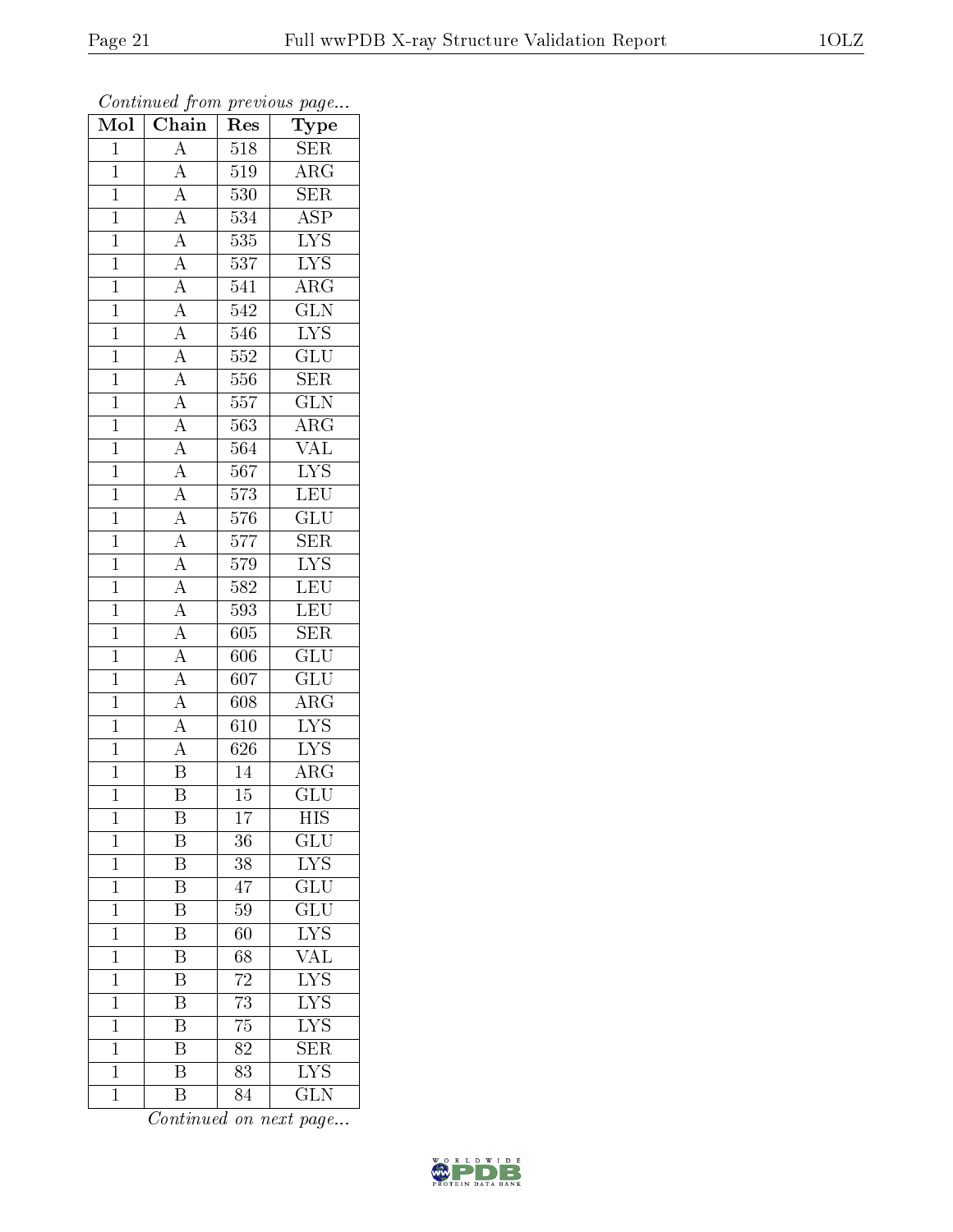| Mol            | Chain                   | r -<br>Res       | $\mathbf{r}$ $\sim$ $\mathbf{v}$<br>Type |
|----------------|-------------------------|------------------|------------------------------------------|
| $\mathbf 1$    | $\boldsymbol{B}$        | 92               | $\overline{\text{ARG}}$                  |
| $\mathbf{1}$   | B                       | 111              | $\overline{\text{GLN}}$                  |
| $\overline{1}$ | Β                       | 172              | SER                                      |
| $\mathbf{1}$   | $\boldsymbol{B}$        | 174              | <b>SER</b>                               |
| $\overline{1}$ | $\overline{\mathrm{B}}$ | 195              | $\overline{\text{VAL}}$                  |
| $\mathbf 1$    | B                       | 198              | $\overline{\text{LYS}}$                  |
| $\mathbf{1}$   | B                       | 206              | $\widetilde{{\rm GLU}}$                  |
| $\mathbf{1}$   | $\overline{\mathbf{B}}$ | 209              | $\rm{ARG}$                               |
| $\overline{1}$ | $\overline{\mathrm{B}}$ | 222              | $\overline{\text{GLU}}$                  |
| $\mathbf 1$    | $\overline{\mathrm{B}}$ | 223              | PHE                                      |
| $\mathbf{1}$   | $\overline{\mathrm{B}}$ | 225              | PHE                                      |
| $\mathbf{1}$   | $\overline{\mathrm{B}}$ | 226              | $\rm{ARG}$                               |
| $\mathbf{1}$   | $\overline{\mathbf{B}}$ | 234              | $\overline{\rm ARG}$                     |
| $\mathbf 1$    | $\boldsymbol{B}$        | $\overline{2}64$ | <b>ASP</b>                               |
| $\overline{1}$ | $\overline{\mathrm{B}}$ | 265              | $\overline{\text{SER}}$                  |
| $\mathbf{1}$   | Β                       | $\bf 272$        | LEU                                      |
| $\mathbf{1}$   | $\overline{\mathrm{B}}$ | 278              | <b>LEU</b>                               |
| $\mathbf{1}$   | $\, {\bf B}$            | 283              | <b>LEU</b>                               |
| $\mathbf{1}$   | $\overline{\mathrm{B}}$ | 301              | $\overline{\text{LEU}}$                  |
| $\mathbf{1}$   | $\overline{\mathrm{B}}$ | 308              | $\overline{\text{ASN}}$                  |
| $\mathbf{1}$   | $\overline{\mathrm{B}}$ | 323              | $\overline{\text{GLN}}$                  |
| $\overline{1}$ | $\overline{\mathrm{B}}$ | 328              | $\overline{\text{GLU}}$                  |
| $\mathbf 1$    | Β                       | 329              | $\overline{\text{GLN}}$                  |
| $\overline{1}$ | Β                       | 330              | $\overline{\text{SER}}$                  |
| $\mathbf{1}$   | $\overline{\mathrm{B}}$ | 332              | <b>THR</b>                               |
| $\mathbf{1}$   | $\overline{\mathrm{B}}$ | 333              | $\overline{\text{LYS}}$                  |
| $\mathbf 1$    | $\overline{\mathrm{B}}$ | 343              | $\overline{\text{LYS}}$                  |
| $\overline{1}$ | $\overline{\mathrm{B}}$ | 353              | GLU                                      |
| $\overline{1}$ | $\overline{\mathrm{B}}$ | 355              | $\overline{\rm{ARG}}$                    |
| 1              | Β                       | 392              | <b>LEU</b>                               |
| $\mathbf{1}$   | B                       | 395              | <b>LYS</b>                               |
| $\mathbf{1}$   | $\overline{\mathrm{B}}$ | $\overline{4}35$ | <b>HIS</b>                               |
| $\mathbf{1}$   | B                       | 447              | $\overline{\text{GLN}}$                  |
| $\overline{1}$ | $\overline{\mathrm{B}}$ | 459              | $\overline{\text{SER}}$                  |
| $\mathbf 1$    | Β                       | 460              | <b>LYS</b>                               |
| $\mathbf 1$    | $\overline{\mathrm{B}}$ | 464              | $\overline{\rm{ARG}}$                    |
| $\mathbf 1$    | Β                       | 495              | $\overline{\rm ARG}$                     |
| $\overline{1}$ | $\overline{\rm B}$      | 537              | $\overline{\rm LYS}$                     |
| $\mathbf 1$    | $\overline{\mathrm{B}}$ | 541              | $\bar{\rm{ARG}}$                         |
| $\mathbf 1$    | $\overline{\mathrm{B}}$ | 542              | $\overline{\text{GLN}}$                  |
| $\mathbf 1$    | $\overline{\mathrm{B}}$ | 550              | THR                                      |
| $\mathbf{1}$   | $\overline{B}$          | 552              | $\overline{\text{GLU}}$                  |

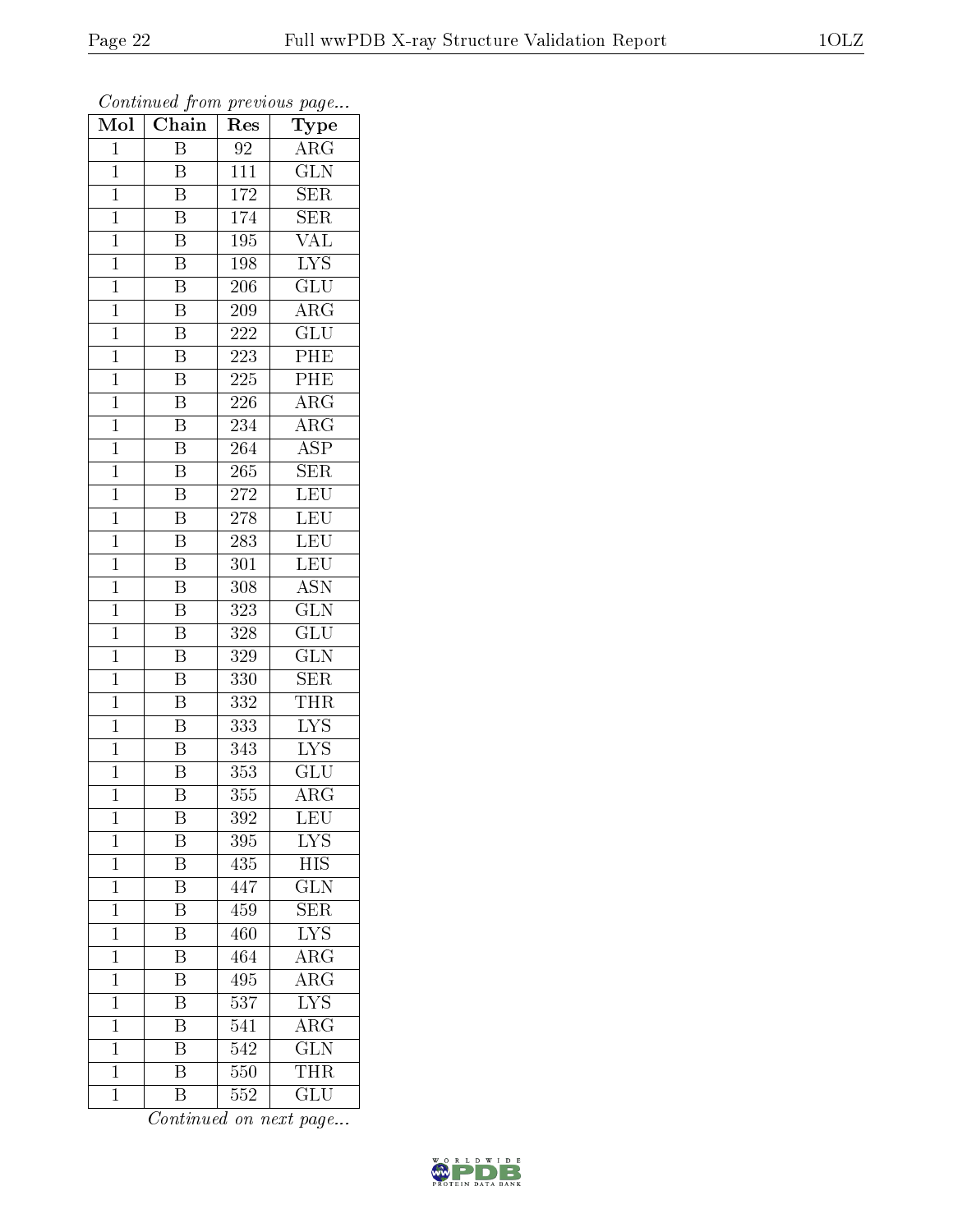| $\overline{\text{Mol}}$ | Chain                   | Res              | $\overline{\phantom{a}}$<br>Type |
|-------------------------|-------------------------|------------------|----------------------------------|
| $\mathbf{1}$            | B                       | 557              | GLN                              |
| $\overline{1}$          | B                       | 563              | $\rm{ARG}$                       |
| $\overline{1}$          | $\overline{\mathrm{B}}$ | 564              | <b>VAL</b>                       |
| $\mathbf{1}$            | $\boldsymbol{B}$        | 569              | <b>GLN</b>                       |
| $\mathbf{1}$            | $\boldsymbol{B}$        | 570              | <b>ASN</b>                       |
| $\mathbf{1}$            | B                       | 573              | LEU                              |
| $\mathbf{1}$            | $\overline{\mathrm{B}}$ | 574              | <b>LYS</b>                       |
| $\overline{1}$          | $\overline{\mathrm{B}}$ | $\overline{5}77$ | <b>SER</b>                       |
| $\mathbf{1}$            | $\overline{\text{B}}$   | 579              | $\overline{\text{LYS}}$          |
| $\mathbf{1}$            | $\overline{\mathrm{B}}$ | 582              | <b>LEU</b>                       |
| $\mathbf{1}$            | $\overline{\mathrm{B}}$ | 585              | ARG                              |
| $\overline{1}$          | $\overline{\mathrm{B}}$ | 592              | $\overline{\mathrm{ASN}}$        |
| $\overline{1}$          | $\overline{B}$          | 595              | GLU                              |
| $\overline{1}$          | $\overline{\mathrm{B}}$ | 598              | SER                              |
| $\overline{1}$          | $\overline{\mathrm{B}}$ | 604              | LEU                              |
| $\mathbf{1}$            | $\boldsymbol{B}$        | 610              | <b>LYS</b>                       |
| $\mathbf{1}$            | B                       | 612              | $\overline{\text{L}} \text{YS}$  |
| $\mathbf{1}$            | $\overline{B}$          | 613              | THR                              |
| $\mathbf 1$             | B                       | 620              | <b>LYS</b>                       |
| $\overline{1}$          | $\overline{\mathrm{B}}$ | 623              | LEU                              |
| $\mathbf{1}$            | $\overline{\mathrm{B}}$ | 625              | <b>VAL</b>                       |
| $\overline{1}$          | $\overline{\mathrm{B}}$ | 626              | $\overline{\text{LYS}}$          |
| $\mathbf 1$             | $\overline{\mathrm{B}}$ | 627              | $\rm \bar{V}AL$                  |

Some sidechains can be flipped to improve hydrogen bonding and reduce clashes. All (19) such sidechains are listed below:

| Mol            | Chain            | $\operatorname{Res}% \left( \mathcal{N}\right) \equiv\operatorname{Res}(\mathcal{N}_{0},\mathcal{N}_{0})$ | Type       |
|----------------|------------------|-----------------------------------------------------------------------------------------------------------|------------|
| 1              | А                | 22                                                                                                        | <b>HIS</b> |
| $\mathbf{1}$   | $\boldsymbol{A}$ | 323                                                                                                       | <b>GLN</b> |
| $\mathbf{1}$   | $\boldsymbol{A}$ | 338                                                                                                       | <b>ASN</b> |
| $\mathbf 1$    | $\overline{A}$   | 471                                                                                                       | <b>ASN</b> |
| $\mathbf{1}$   | A                | 513                                                                                                       | <b>GLN</b> |
| $\mathbf{1}$   | $\boldsymbol{A}$ | 557                                                                                                       | <b>GLN</b> |
| $\mathbf 1$    | $\overline{A}$   | 592                                                                                                       | <b>ASN</b> |
| $\mathbf{1}$   | B                | 13                                                                                                        | <b>HIS</b> |
| $\mathbf{1}$   | B                | 308                                                                                                       | <b>ASN</b> |
| $\mathbf 1$    | В                | 331                                                                                                       | <b>HIS</b> |
| $\mathbf{1}$   | B                | 338                                                                                                       | <b>ASN</b> |
| $\mathbf{1}$   | B                | 364                                                                                                       | <b>ASN</b> |
| $\overline{1}$ | В                | 401                                                                                                       | <b>GLN</b> |
| $\mathbf{1}$   | В                | 408                                                                                                       | <b>GLN</b> |
| $\mathbf 1$    | R                | 447                                                                                                       | <b>GLN</b> |

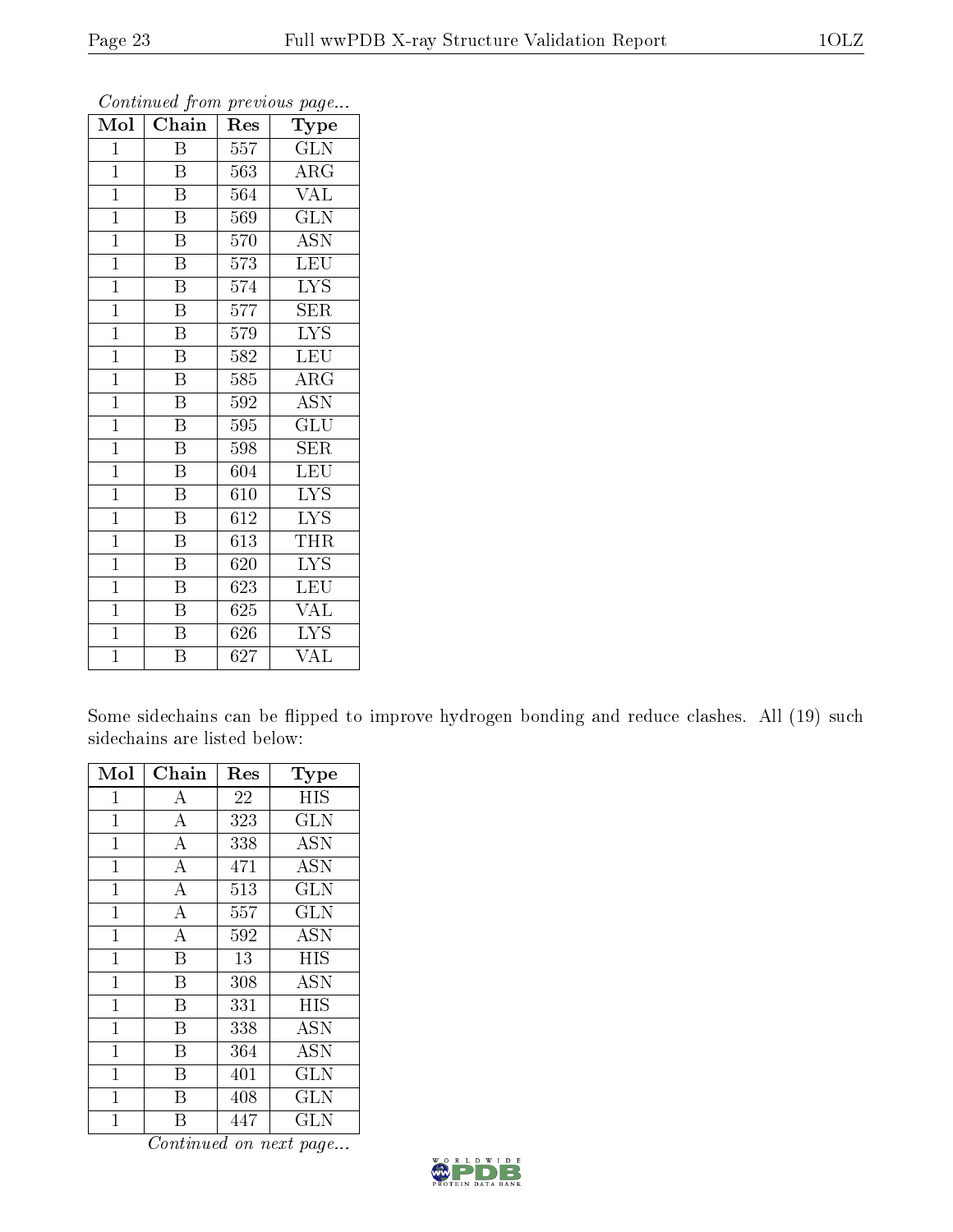Continued from previous page...

| Mol | Chain | Res | Type                      |
|-----|-------|-----|---------------------------|
|     |       | 463 | $\overline{\mathrm{ASN}}$ |
|     |       | 471 | <b>ASN</b>                |
|     |       | 513 | GLN                       |
|     |       | 547 | HIS                       |

#### 5.3.3 RNA (i)

There are no RNA molecules in this entry.

#### 5.4 Non-standard residues in protein, DNA, RNA chains (i)

There are no non-standard protein/DNA/RNA residues in this entry.

#### 5.5 Carbohydrates  $(i)$

There are no carbohydrates in this entry.

#### 5.6 Ligand geometry  $(i)$

There are no ligands in this entry.

### 5.7 [O](https://www.wwpdb.org/validation/2017/XrayValidationReportHelp#nonstandard_residues_and_ligands)ther polymers  $(i)$

There are no such residues in this entry.

#### 5.8 Polymer linkage issues (i)

There are no chain breaks in this entry.

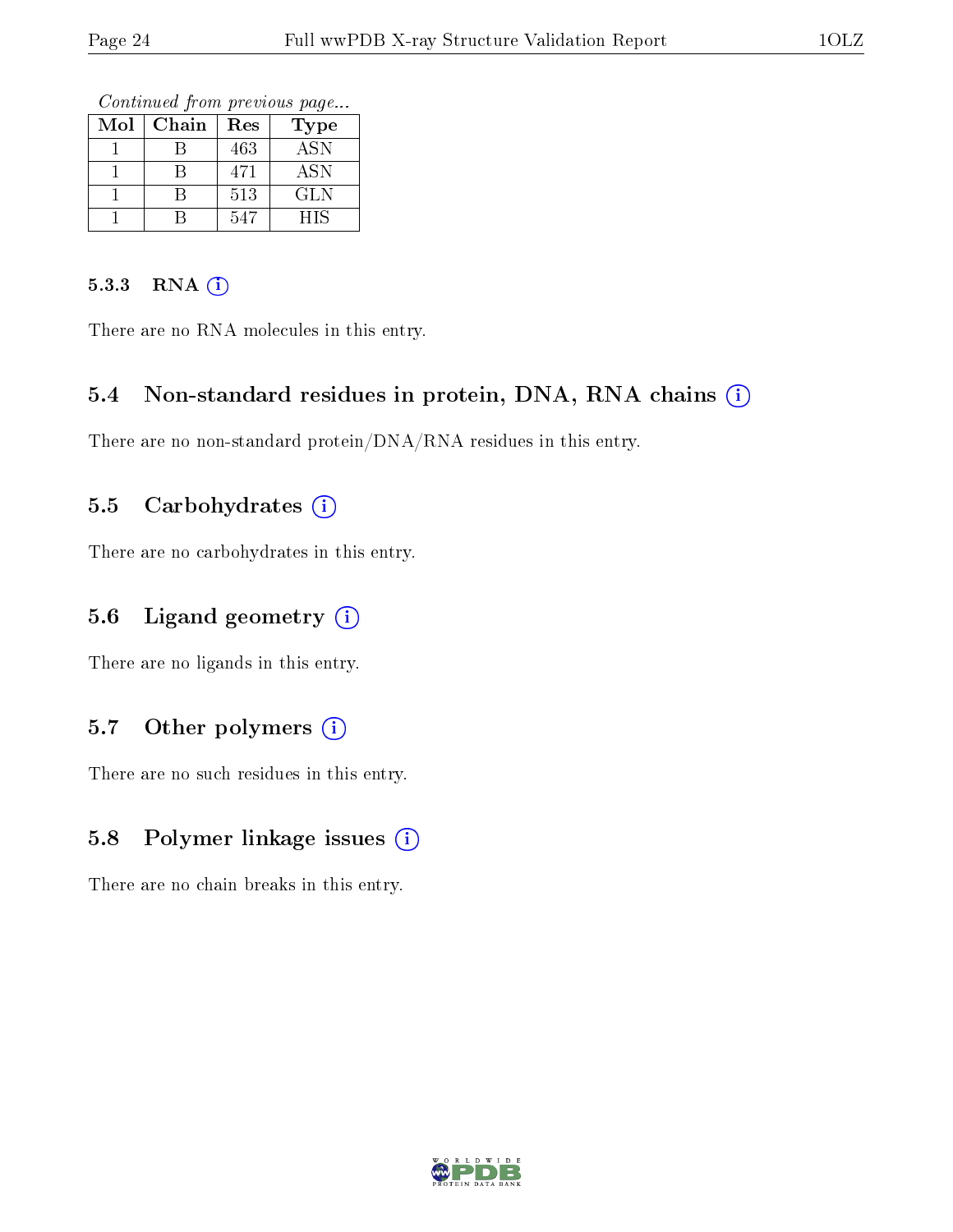## 6 Fit of model and data  $(i)$

### 6.1 Protein, DNA and RNA chains  $(i)$

In the following table, the column labelled  $#RSRZ> 2'$  contains the number (and percentage) of RSRZ outliers, followed by percent RSRZ outliers for the chain as percentile scores relative to all X-ray entries and entries of similar resolution. The OWAB column contains the minimum, median,  $95<sup>th</sup>$  percentile and maximum values of the occupancy-weighted average B-factor per residue. The column labelled ' $Q< 0.9$ ' lists the number of (and percentage) of residues with an average occupancy less than 0.9.

| Mol | Chain | Analysed          | ${ <\hspace{-1.5pt}{\mathrm{RSRZ}} \hspace{-1.5pt}>}$ | $\#\text{RSRZ}{>}2$                  | $OWAB(A^2)$     | Q <sub>0.9</sub> |
|-----|-------|-------------------|-------------------------------------------------------|--------------------------------------|-----------------|------------------|
|     |       | $622/663$ (93\%)  | $-0.01$                                               | 25 <br>$33(5\%)$ 26                  | 13, 36, 81, 100 |                  |
|     |       | $622/663$ (93%)   | $-0.07$                                               | $141(6\%)$ 18 17                     | 8, 29, 85, 100  |                  |
| All | All   | $1244/1326(93\%)$ | $-0.04$                                               | 21 <br>74 (5%)<br>$\vert$ 22 $\vert$ | 8, 33, 84, 100  |                  |

All (74) RSRZ outliers are listed below:

| Mol            | Chain                   | Res              | Type                    | <b>RSRZ</b>      |
|----------------|-------------------------|------------------|-------------------------|------------------|
| $\mathbf{1}$   | $\overline{\rm A}$      | 200              | PRO                     | 8.5              |
| $\mathbf{1}$   | $\overline{\rm A}$      | 327              | <b>VAL</b>              | 8.0              |
| $\overline{1}$ | $\overline{\mathrm{B}}$ | 577              | $\overline{\text{SER}}$ | $\overline{7.7}$ |
| $\overline{1}$ | $\overline{\rm A}$      | 628              | <b>VAL</b>              | 7.5              |
| $\overline{1}$ | $\overline{\rm A}$      | 199              | <b>SER</b>              | $7.0\,$          |
| $\overline{1}$ | $\overline{\mathrm{B}}$ | 584              | $\overline{\text{GLY}}$ | 6.3              |
| $\overline{1}$ | $\boldsymbol{B}$        | 200              | PRO                     | 6.2              |
| $\overline{1}$ | $\overline{\rm A}$      | 519              | $\rm{ARG}$              | 5.9              |
| $\overline{1}$ | $\overline{\rm A}$      | 283              | <b>LEU</b>              | $\overline{5.9}$ |
| $\overline{1}$ | $\overline{\rm A}$      | $\overline{515}$ | $\overline{{\rm GLU}}$  | $\overline{5.9}$ |
| $\overline{1}$ | $\overline{\rm A}$      | 326              | <b>THR</b>              | $\overline{5.2}$ |
| $\overline{1}$ | $\overline{\mathrm{B}}$ | 626              | $\overline{\text{LYS}}$ | $\overline{5.2}$ |
| $\overline{1}$ | $\overline{\rm A}$      | 328              | GLU                     | 4.9              |
| $\overline{1}$ | $\overline{\rm A}$      | 514              | THR                     | 4.9              |
| $\overline{1}$ | $\overline{\mathrm{B}}$ | 327              | <b>VAL</b>              | 4.6              |
| $\mathbf{1}$   | $\boldsymbol{B}$        | 537              | <b>LYS</b>              | 4.5              |
| $\overline{1}$ | $\overline{\rm A}$      | $\overline{518}$ | $\overline{\text{SER}}$ | 4.5              |
| $\overline{1}$ | Β                       | 627              | VAL                     | 4.5              |
| $\overline{1}$ | $\overline{\rm A}$      | 585              | $\rm{ARG}$              | $\overline{4.1}$ |
| $\overline{1}$ | $\overline{\mathrm{B}}$ | 199              | SER                     | 4.0              |
| $\overline{1}$ | $\boldsymbol{B}$        | 585              | $\rm{ARG}$              | $4.0\,$          |
| $\overline{1}$ | A                       | 435              | <b>HIS</b>              | 3.9              |
| $\overline{1}$ | B                       | 435              | $\overline{H}$ IS       | $3.9\,$          |
| $\overline{1}$ | $\overline{\rm A}$      | 627              | $\overline{\text{VAL}}$ | 3.8              |

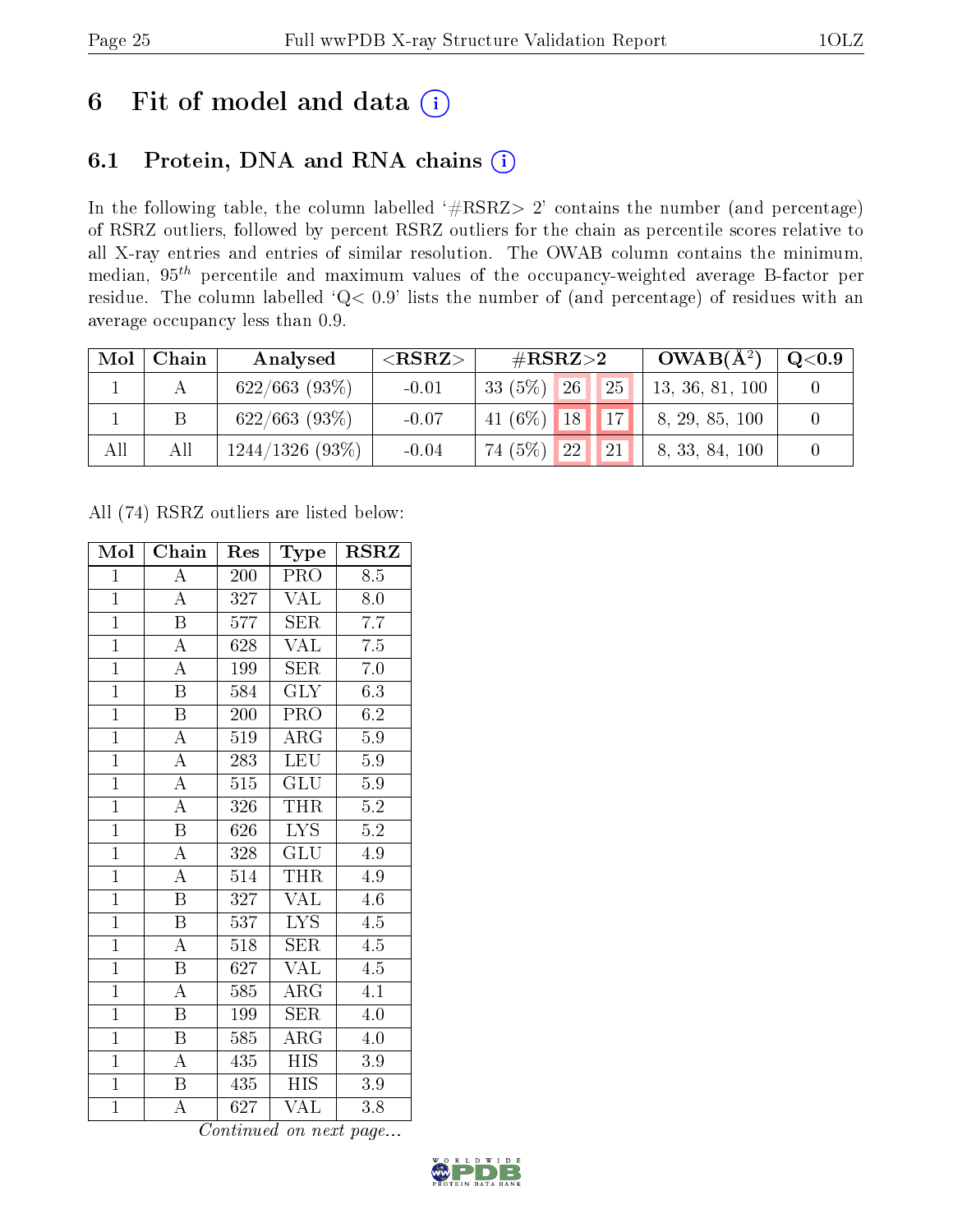| o o           |
|---------------|
| $3.3\,$       |
| 3.3           |
| 3.3           |
| 3.1           |
| $2.9\,$       |
| $2.9\,$       |
| $2.8\,$       |
| $2.8\,$       |
| 2.7           |
| 2.7           |
| 2.7           |
| $\sim$ $\sim$ |

Continued from previous page... Mol | Chain | Res | Type | RSRZ

1 A 329 GLN 3.8

| $\mathbf 1$    | Β                       | 624              | $\operatorname{GLU}$      | 3.7              |
|----------------|-------------------------|------------------|---------------------------|------------------|
| $\overline{1}$ | $\overline{\mathrm{B}}$ | 282              | <b>GLY</b>                | 3.7              |
| $\overline{1}$ | $\overline{\rm A}$      | $1\,73$          | <b>HIS</b>                | $3.6\,$          |
| $\overline{1}$ | $\overline{\mathrm{B}}$ | 544              | $\overline{\text{PHE}}$   | $\overline{3.6}$ |
| $\mathbf{1}$   | B                       | 84               | <b>GLN</b>                | $3.5\,$          |
| $\mathbf{1}$   | $\overline{A}$          | 198              | $\overline{\text{LYS}}$   | $3.3\,$          |
| $\overline{1}$ | $\overline{\mathbf{B}}$ | 578              | PRO                       | $3.3\,$          |
| $\overline{1}$ | B                       | 328              | $\overline{\text{GLU}}$   | $\overline{3.3}$ |
| $\overline{1}$ | $\overline{\mathrm{B}}$ | $\overline{37}$  | $\overline{\text{ASP}}$   | $\overline{3.3}$ |
| $\overline{1}$ | $\boldsymbol{A}$        | 331              | <b>HIS</b>                | 3.1              |
| $\overline{1}$ | $\overline{\mathrm{B}}$ | 570              | $\overline{\text{ASN}}$   | $\overline{2.9}$ |
| $\overline{1}$ | B                       | 71               | <b>ASP</b>                | $2.9\,$          |
| $\overline{1}$ | A                       | 343              | $\overline{\text{LYS}}$   | $\overline{2.8}$ |
| $\overline{1}$ | Β                       | 283              | $\overline{\text{LEU}}$   | $2.8\,$          |
| $\overline{1}$ | $\, {\bf B}$            | 592              | <b>ASN</b>                | 2.7              |
| $\overline{1}$ | $\overline{\rm A}$      | 281              | PRO                       | $\overline{2.7}$ |
| $\overline{1}$ | B                       | 611              | $\overline{\text{ASN}}$   | $\overline{2.7}$ |
| $\overline{1}$ | Β                       | 460              | $\overline{\text{LYS}}$   | $2.6\,$          |
| $\overline{1}$ | $\overline{A}$          | 520              | $\overline{\text{GLY}}$   | $\overline{2.6}$ |
| $\mathbf{1}$   | $\, {\bf B}$            | 326              | THR                       | 2.6              |
| $\overline{1}$ | $\overline{\mathrm{B}}$ | 281              | $\overline{\text{PRO}}$   | $2.5\,$          |
| $\overline{1}$ | $\boldsymbol{B}$        | $576\,$          | $\overline{\text{GLU}}$   | $\overline{2.5}$ |
| $\overline{1}$ | $\overline{\mathrm{B}}$ | 459              | $\overline{\text{SER}}$   | $\overline{2.5}$ |
| $\overline{1}$ | $\overline{\mathbf{B}}$ | 590              | ILE                       | $\overline{2.5}$ |
| $\mathbf{1}$   | B                       | 572              | VAL                       | 2.4              |
| $\overline{1}$ | $\overline{A}$          | 330              | SER                       | $2.4\,$          |
| $\overline{1}$ | B                       | 628              | $\overline{\text{VAL}}$   | 2.4              |
| $\overline{1}$ | $\overline{A}$          | 205              | $\overline{\text{GLY}}$   | $\overline{2.4}$ |
| $\overline{1}$ | $\, {\bf B}$            | 625              | <b>VAL</b>                | $2.4\,$          |
| $\overline{1}$ | $\overline{A}$          | 172              | $\overline{\text{SER}}$   | $\overline{2.3}$ |
| $\overline{1}$ | $\overline{\mathrm{B}}$ | $\overline{551}$ | <b>ALA</b>                | 2.3              |
| $\overline{1}$ | А                       | 434              | GLU                       | 2.3              |
| $\mathbf{1}$   | А                       | 244              | $AR\overline{G}$          | 2.3              |
| $\mathbf{1}$   | Β                       | 17               | <b>HIS</b>                | 2.3              |
| $\mathbf{1}$   | А                       | 578              | $\overline{\text{PRO}}$   | 2.3              |
| $\mathbf{1}$   | А                       | 99               | $\overline{\text{ALA}}$   | $\overline{2.2}$ |
| $\mathbf{1}$   | Β                       | 538              | $\text{GL}\bar{\text{Y}}$ | 2.2              |
| $\mathbf{1}$   | Β                       | 588              | LEU                       | 2.2              |
| $\mathbf{1}$   | А                       | 282              | <b>GLY</b>                | 2.2              |
| $\mathbf{1}$   | А                       | 517              | PRO                       | 2.2              |
| $\mathbf{1}$   | A                       | 284              | <b>LYS</b>                | 2.2              |